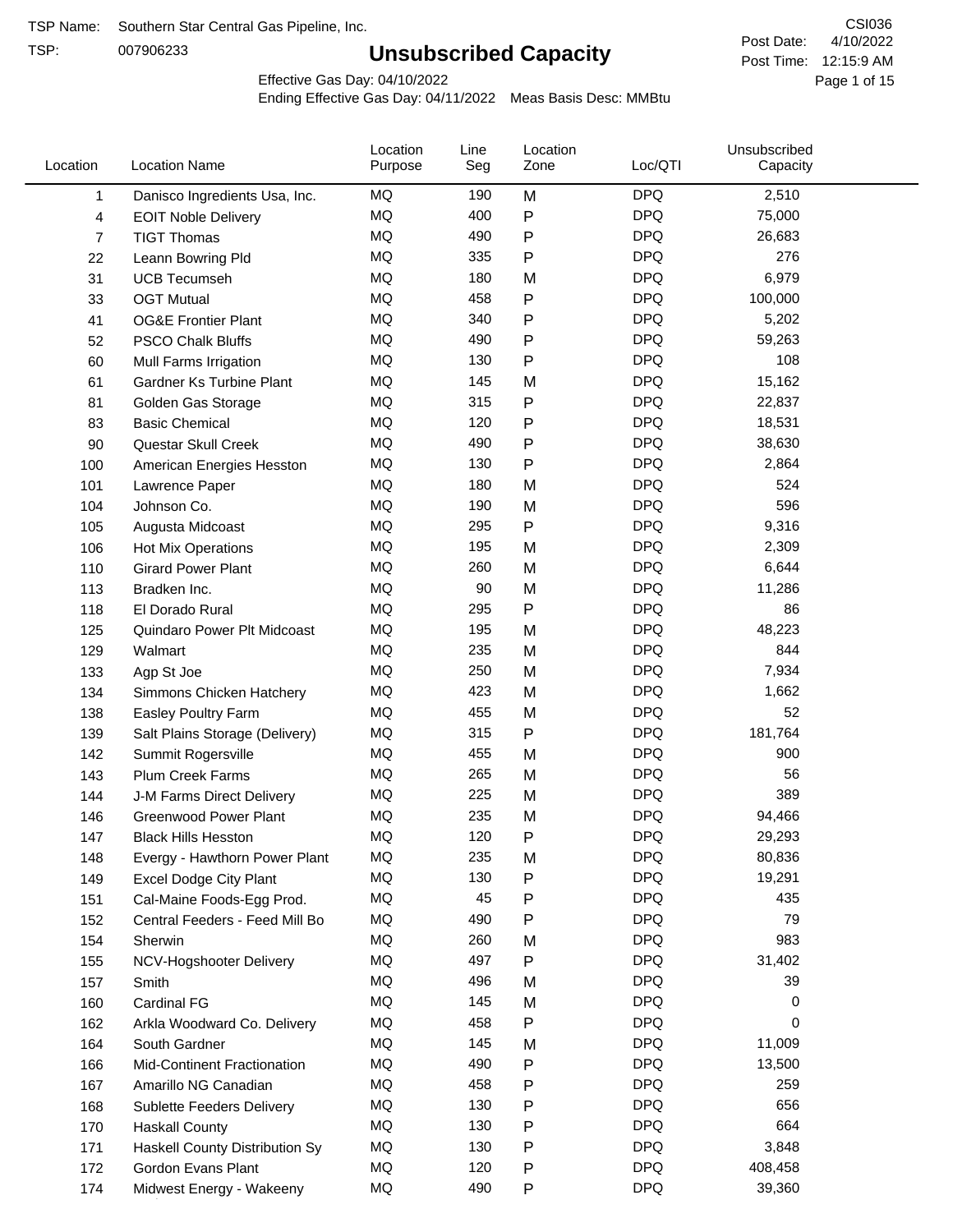TSP:

# **Unsubscribed Capacity**

4/10/2022 Page 2 of 15 Post Time: 12:15:9 AM CSI036 Post Date:

Effective Gas Day: 04/10/2022

| Location | <b>Location Name</b>                  | Location<br>Purpose | Line<br>Seg | Location<br>Zone | Loc/QTI    | Unsubscribed<br>Capacity |  |
|----------|---------------------------------------|---------------------|-------------|------------------|------------|--------------------------|--|
| 175      | <b>Industrial Park</b>                | <b>MQ</b>           | 455         | M                | <b>DPQ</b> | 18,613                   |  |
| 176      | Uc Flint Oaks Hunt Club               | MQ                  | 498         | M                | <b>DPQ</b> | 3                        |  |
| 178      | ONG-Enid                              | <b>MQ</b>           | 405         | P                | <b>DPQ</b> | 6,050                    |  |
| 179      | <b>ONG-SW Oklahoma City</b>           | <b>MQ</b>           | 340         | P                | <b>DPQ</b> | 33,833                   |  |
| 180      | <b>Superior Carney</b>                | <b>MQ</b>           | 390         | P                | <b>DPQ</b> | 12,290                   |  |
| 181      | DCP NW Booster                        | <b>MQ</b>           | 390         | P                | <b>DPQ</b> | 3,761                    |  |
| 183      | <b>DCP West Edmond</b>                | MQ                  | 400         | P                | <b>DPQ</b> | 2,865                    |  |
| 184      | <b>Constellation NewEnergy -</b>      | MQ                  | 493         | M                | <b>DPQ</b> | 1,847                    |  |
| 185      | <b>Constellation NewEnergy -</b>      | MQ                  | 333         | P                | <b>DPQ</b> | 3,502                    |  |
| 186      | Dennis Langley                        | <b>MQ</b>           | 190         | M                | <b>DPQ</b> | 239                      |  |
| 189      | Dogwood Energy Power Plant            | MQ                  | 235         | M                | <b>DPQ</b> | 118,246                  |  |
| 193      | <b>KGS Cessna Delivery</b>            | <b>MQ</b>           | 120         | P                | <b>DPQ</b> | 5,410                    |  |
| 195      | <b>Black Hills Lyons</b>              | MQ                  | 45          | P                | <b>DPQ</b> | 4,300                    |  |
| 197      | High Plains Ranch, LLC                | MQ                  | 130         | P                | <b>DPQ</b> | 1,180                    |  |
| 198      | West Drumright                        | MQ                  | 390         | P                | <b>DPQ</b> | 3,216                    |  |
| 202      | Evergy - West Gardner                 | MQ                  | 145         | M                | <b>DPQ</b> | 96,401                   |  |
| 203      | <b>Black Hills- Southern Terminal</b> | MQ                  | 333         | P                | <b>DPQ</b> | 65                       |  |
| 204      | Welch                                 | <b>MQ</b>           | 225         | M                | <b>DPQ</b> | 290                      |  |
| 206      | Arma-Girard-Pittsburg                 | <b>MQ</b>           | 260         | M                | <b>DPQ</b> | 29,402                   |  |
| 207      | Cher-Scam-W. Min-Carona-              | MQ                  | 260         | M                | <b>DPQ</b> | 546                      |  |
| 208      | <b>KGST Alden Interconnect</b>        | MQ                  | 490         | P                | <b>DPQ</b> | 25,000                   |  |
| 501      | Arkansas City                         | MQ                  | 333         | M                | <b>DPQ</b> | 16,895                   |  |
| 510      | Clearwater                            | MQ                  | 120         | P                | <b>DPQ</b> | 492                      |  |
| 512      | <b>Conway Springs</b>                 | <b>MQ</b>           | 120         | P                | <b>DPQ</b> | 1,499                    |  |
| 525      | Harper                                | <b>MQ</b>           | 120         | P                | <b>DPQ</b> | 7,336                    |  |
| 530      | Kiowa                                 | <b>MQ</b>           | 315         | P                | <b>DPQ</b> | 1,217                    |  |
| 540      | Oxford                                | <b>MQ</b>           | 333         | Ρ                | <b>DPQ</b> | 6,335                    |  |
| 590      | Wellington                            | MQ                  | 333         | P                | <b>DPQ</b> | 14,713                   |  |
| 610      | <b>Ks Prd Domestics</b>               | MQ                  | 120         | P                | <b>DPQ</b> | 82                       |  |
| 620      | Ok Prd Domestics                      | <b>MQ</b>           | 400         | P                | <b>DPQ</b> | 45                       |  |
| 710      | <b>Ks Mkt Domestics</b>               | <b>MQ</b>           | 90          | M                | <b>DPQ</b> | 961                      |  |
| 720      | Ok Mkt Domestics                      | MQ                  | 225         | M                | <b>DPQ</b> | 44                       |  |
| 730      | Mo Mkt Domestics                      | MQ                  | 455         | M                | <b>DPQ</b> | 8                        |  |
| 904      | Arnett                                | $\sf{MQ}$           | 458         | Ρ                | <b>DPQ</b> | 1,069                    |  |
| 912      | Capron                                | MQ                  | 315         | P                | <b>DPQ</b> | 110                      |  |
| 1103     | Olathe, KS                            | MQ                  | 190         | M                | <b>DPQ</b> | 92                       |  |
| 2008     | Barnsdall                             | MQ                  | 357         | P                | <b>DPQ</b> | 839                      |  |
| 2009     | Bartlesville & Dewey                  | MQ                  | 357         | Ρ                | <b>DPQ</b> | 47,112                   |  |
| 2016     | Delaware                              | $\sf{MQ}$           | 497         | Ρ                | <b>DPQ</b> | 224                      |  |
| 2056     | Nowata                                | $\sf{MQ}$           | 497         | Ρ                | <b>DPQ</b> | 7,113                    |  |
| 2064     | Pawhuska                              | MQ                  | 334         | Ρ                | <b>DPQ</b> | 7,755                    |  |
| 2101     | Vinita                                | MQ                  | 225         | M                | <b>DPQ</b> | 7,655                    |  |
| 3504     | Alden                                 | MQ                  | 490         | P                | <b>DPQ</b> | 185                      |  |
| 3508     | Barnard                               | MQ                  | 265         | M                | <b>DPQ</b> | 157                      |  |
| 3512     | Chase                                 | MQ                  | 45          | P                | <b>DPQ</b> | 340                      |  |
| 3520     | Ellsworth                             | MQ                  | 265         | M                | <b>DPQ</b> | 1,692                    |  |
| 3524     | Frederick                             | MQ                  | 265         | M                | <b>DPQ</b> | 60                       |  |
| 3528     | Geneseo                               | $\sf{MQ}$           | 265         | M                | <b>DPQ</b> | 712                      |  |
| 3544     | Kanopolis                             | $\sf{MQ}$           | 265         | M                | <b>DPQ</b> | 457                      |  |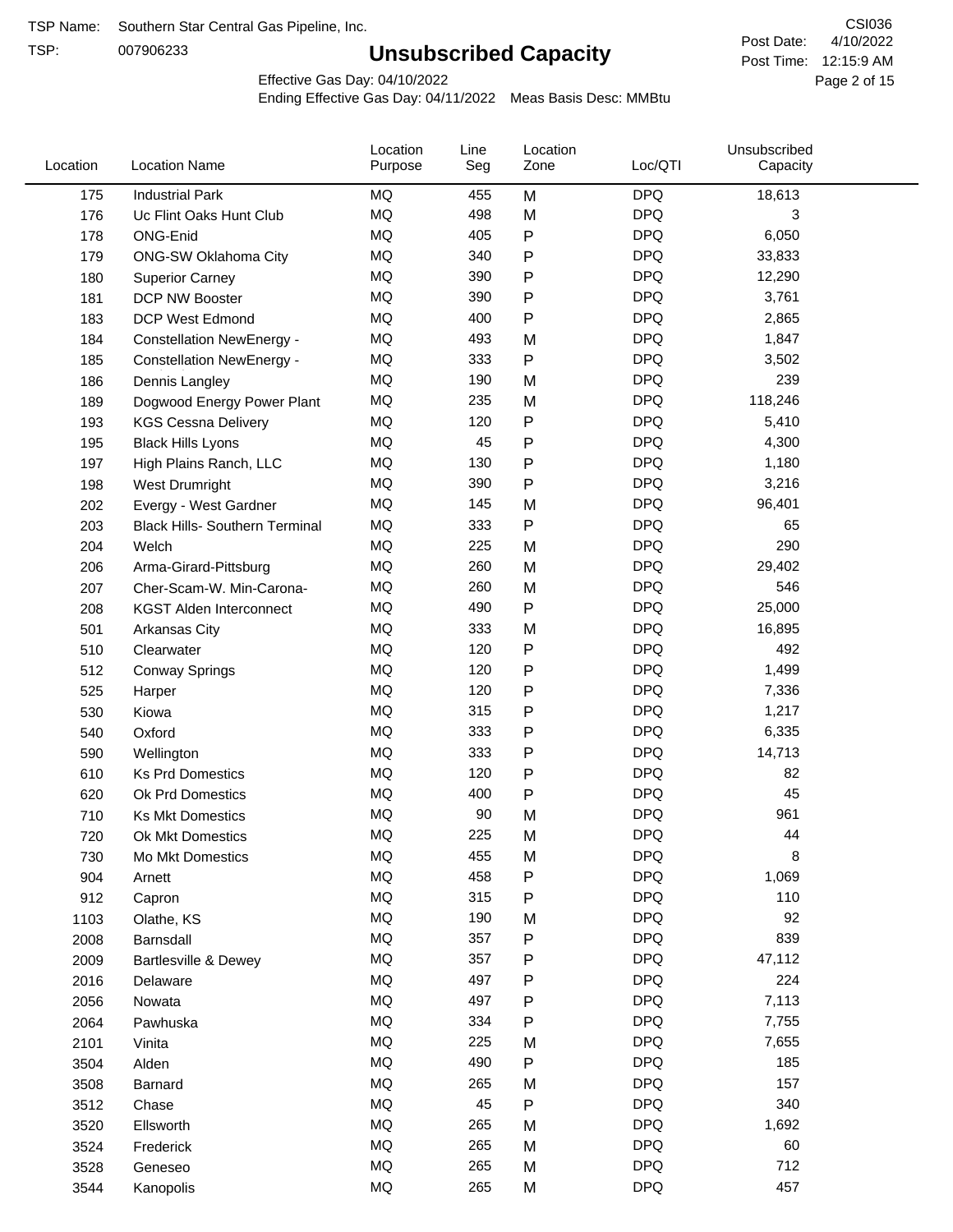TSP: 

# **Unsubscribed Capacity**

4/10/2022 Page 3 of 15 Post Time: 12:15:9 AM CSI036 Post Date:

Effective Gas Day: 04/10/2022

| Location | <b>Location Name</b>      | Location<br>Purpose | Line<br>Seg | Location<br>Zone | Loc/QTI    | Unsubscribed<br>Capacity |  |
|----------|---------------------------|---------------------|-------------|------------------|------------|--------------------------|--|
| 3548     | Lincoln                   | MQ                  | 265         | M                | <b>DPQ</b> | 4,528                    |  |
| 3551     | Lucas                     | MQ                  | 265         | M                | <b>DPQ</b> | 711                      |  |
| 3553     | Luray                     | MQ                  | 265         | M                | <b>DPQ</b> | 77                       |  |
| 3555     | Minneapolis               | <b>MQ</b>           | 265         | M                | <b>DPQ</b> | 1,424                    |  |
| 3572     | Raymond                   | <b>MQ</b>           | 490         | $\sf P$          | <b>DPQ</b> | 75                       |  |
| 3576     | Sylvan Grove              | MQ                  | 265         | M                | <b>DPQ</b> | 134                      |  |
| 3588     | Vesper                    | MQ                  | 265         | M                | <b>DPQ</b> | 42                       |  |
| 3608     | <b>Beloit</b>             | MQ                  | 265         | M                | <b>DPQ</b> | 12,605                   |  |
| 3610     | <b>Burr Oak</b>           | MQ                  | 265         | M                | <b>DPQ</b> | 168                      |  |
| 3612     | <b>Cawker City</b>        | MQ                  | 265         | M                | <b>DPQ</b> | 625                      |  |
| 3616     | Downs                     | MQ                  | 265         | M                | <b>DPQ</b> | 382                      |  |
| 3620     | Esbon                     | MQ                  | 265         | M                | <b>DPQ</b> | 63                       |  |
| 3624     | Formosa                   | MQ                  | 265         | M                | <b>DPQ</b> | 120                      |  |
| 3628     | Glen Elder                | MQ                  | 265         | M                | <b>DPQ</b> | 125                      |  |
| 3640     | Jewell                    | <b>MQ</b>           | 265         | M                | <b>DPQ</b> | 66                       |  |
| 3648     | Lebanon                   | MQ                  | 265         | M                | <b>DPQ</b> | 178                      |  |
| 3652     | Mankato                   | MQ                  | 265         | M                | <b>DPQ</b> | 1,807                    |  |
| 3654     | Montrose                  | <b>MQ</b>           | 265         | M                | <b>DPQ</b> | 192                      |  |
| 3660     | Osborne                   | <b>MQ</b>           | 265         | M                | <b>DPQ</b> | 4,776                    |  |
| 3676     | Smith Center              | MQ                  | 265         | M                | <b>DPQ</b> | 1,401                    |  |
| 4812     | Carthage, Jasper, & Lamar | MQ                  | 450         | M                | <b>DPQ</b> | 5,570                    |  |
| 5002     | East Liberty Receipt      | M <sub>2</sub>      | 260         | M                | <b>RPQ</b> | 42,602                   |  |
| 6565     | Murray Gil Plant          | MQ                  | 120         | $\mathsf{P}$     | <b>DPQ</b> | 166,038                  |  |
| 6704     | Atlanta                   | MQ                  | 333         | M                | <b>DPQ</b> | 107                      |  |
| 6706     | Augusta & Leon            | MQ                  | 295         | ${\sf P}$        | <b>DPQ</b> | 46,347                   |  |
| 6712     | Benton                    | MQ                  | 300         | M                | <b>DPQ</b> | 22                       |  |
| 6714     | <b>Burden</b>             | <b>MQ</b>           | 333         | M                | <b>DPQ</b> | 137                      |  |
| 6716     | Cambridge                 | MQ                  | 333         | M                | <b>DPQ</b> | 83                       |  |
| 6720     | Dexter                    | MQ                  | 333         | M                | <b>DPQ</b> | 128                      |  |
| 6722     | Douglas                   | MQ                  | 295         | ${\sf P}$        | <b>DPQ</b> | 4,069                    |  |
| 6724     | El Dorado                 | MQ                  | 300         | M                | <b>DPQ</b> | 14,336                   |  |
| 6764     | Potwin                    | MQ                  | 300         | M                | <b>DPQ</b> | 125                      |  |
| 6780     | Towanda                   | MQ                  | 300         | M                | <b>DPQ</b> | 6                        |  |
| 6828     | Grenola                   | MQ                  | 333         | M                | <b>DPQ</b> | 127                      |  |
| 6852     | Madison                   | MQ                  | 140         | M                | <b>DPQ</b> | 379                      |  |
| 6860     | Olpe                      | MQ                  | 140         | M                | <b>DPQ</b> | 129                      |  |
| 7158     | <b>OFS Maysville</b>      | M <sub>2</sub>      | 385         | ${\sf P}$        | <b>RPQ</b> | 2,486                    |  |
| 9012     | Circleville               | MQ                  | 90          | M                | <b>DPQ</b> | 133                      |  |
| 9020     | Everest                   | $\sf{MQ}$           | 90          | M                | <b>DPQ</b> | 167                      |  |
| 9024     | Fairview                  | MQ                  | 90          | M                | <b>DPQ</b> | 171                      |  |
| 9026     | <b>Falls City</b>         | MQ                  | 90          | M                | <b>DPQ</b> | 12,490                   |  |
| 9032     | Hamlin                    | MQ                  | 90          | M                | <b>DPQ</b> | 50                       |  |
| 9034     | Hiawatha                  | MQ                  | $90\,$      | M                | <b>DPQ</b> | 2,895                    |  |
| 9036     | Holton                    | MQ                  | $90\,$      | M                | <b>DPQ</b> | 4,675                    |  |
| 9038     | Horton                    | MQ                  | 90          | M                | <b>DPQ</b> | 1,821                    |  |
| 9040     | Huron                     | MQ                  | 90          | M                | <b>DPQ</b> | 30                       |  |
| 9042     | Highland & Robinson       | MQ                  | 90          | M                | <b>DPQ</b> | 844                      |  |
| 9052     | Morrill                   | MQ                  | 90          | M                | <b>DPQ</b> | 228                      |  |
| 9054     | Muscotah                  | MQ                  | $90\,$      | M                | <b>DPQ</b> | 612                      |  |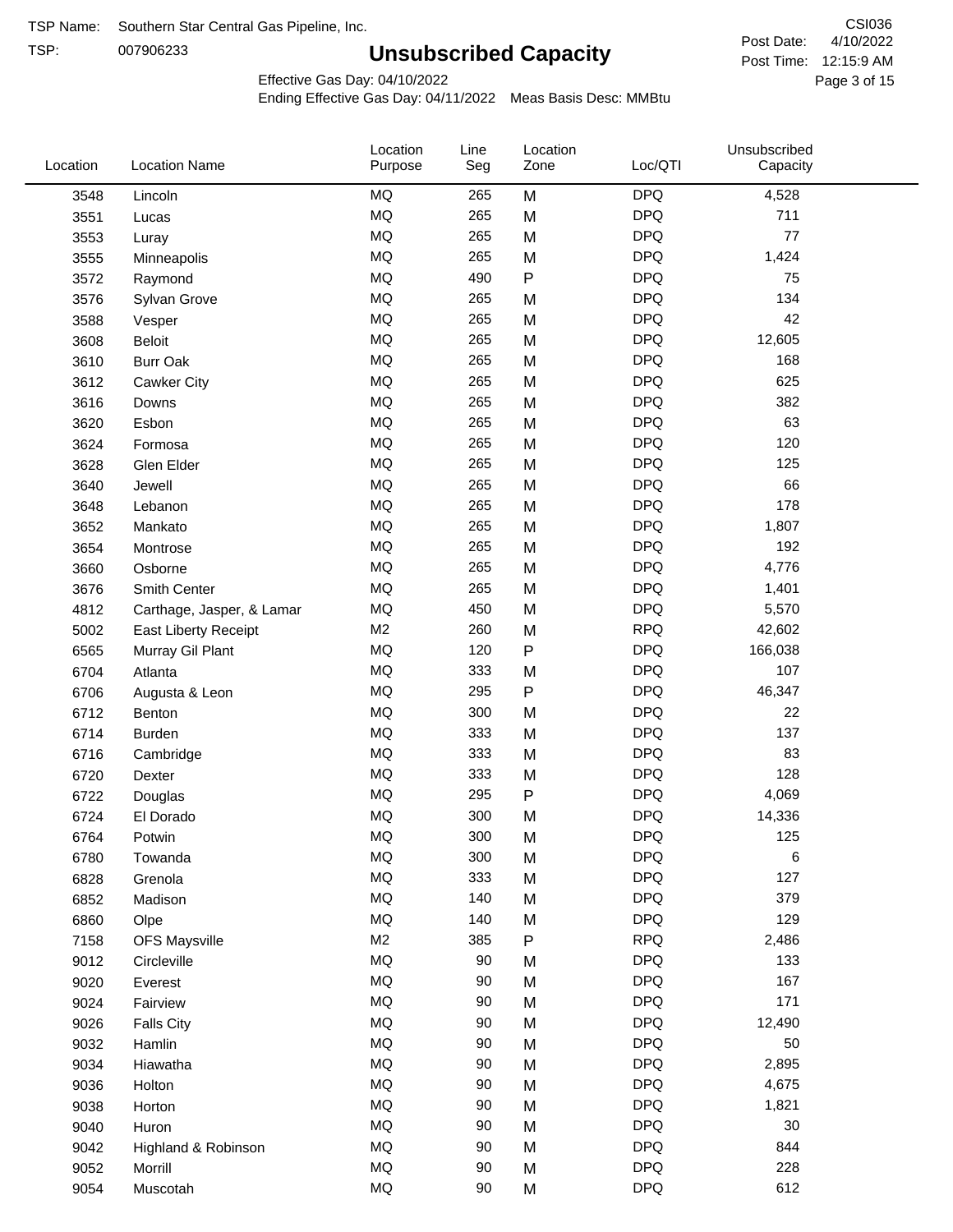TSP:

# **Unsubscribed Capacity**

4/10/2022 Page 4 of 15 Post Time: 12:15:9 AM CSI036 Post Date:

Effective Gas Day: 04/10/2022

| Location | <b>Location Name</b>            | Location<br>Purpose | Line<br>Seg | Location<br>Zone | Loc/QTI    | Unsubscribed<br>Capacity |  |
|----------|---------------------------------|---------------------|-------------|------------------|------------|--------------------------|--|
| 9057     | Netawaka                        | MQ                  | 90          | M                | <b>DPQ</b> | 48                       |  |
| 9059     | Nortonville & Winchester        | <b>MQ</b>           | 180         | M                | <b>DPQ</b> | 12                       |  |
| 9064     | Oskaloosa                       | MQ                  | 180         | M                | <b>DPQ</b> | 177                      |  |
| 9066     | Ozawkie                         | <b>MQ</b>           | 180         | M                | <b>DPQ</b> | 231                      |  |
| 9075     | Reserve                         | <b>MQ</b>           | 90          | M                | <b>DPQ</b> | 72                       |  |
| 9079     | Sabetha                         | <b>MQ</b>           | 90          | M                | <b>DPQ</b> | 11,276                   |  |
| 9091     | <b>Valley Falls</b>             | <b>MQ</b>           | 180         | M                | <b>DPQ</b> | 1,271                    |  |
| 9093     | Wathena, Elwood & Troy          | <b>MQ</b>           | 250         | M                | <b>DPQ</b> | 6,996                    |  |
| 9095     | Whiting                         | MQ                  | 90          | M                | <b>DPQ</b> | 40                       |  |
| 9097     | Willis                          | <b>MQ</b>           | 90          | M                | <b>DPQ</b> | 208                      |  |
| 9657     | South Glavin, KS TB             | <b>MQ</b>           | 145         | M                | <b>DPQ</b> | 36,000                   |  |
| 9835     | Hutchinson                      | MQ                  | 490         | P                | <b>DPQ</b> | 279                      |  |
| 10731    | Chelin Pld                      | M <sub>2</sub>      | 315         | P                | <b>RPQ</b> | 12,086                   |  |
| 10847    | Olathe, KS East TB              | <b>MQ</b>           | 145         | M                | <b>DPQ</b> | 1,000                    |  |
| 10997    | EGT Jane - Receipt              | M <sub>2</sub>      | 423         | M                | <b>RPQ</b> | 146,982                  |  |
| 11138    | Anr Brown Emergency             | M <sub>2</sub>      | 90          | M                | <b>RPQ</b> | 23,860                   |  |
| 11377    | Transwestern Canadian - Rec.    | M <sub>2</sub>      | 458         | P                | <b>RPQ</b> | 56,705                   |  |
| 11435    | <b>OkTex Marsh Interconnect</b> | M <sub>2</sub>      | 458         | Ρ                | <b>RPQ</b> | 47,447                   |  |
| 11704    | Alba-Purcell-Neck City          | MQ                  | 450         | M                | <b>DPQ</b> | 77                       |  |
| 11709    | Carl Junction                   | <b>MQ</b>           | 260         | M                | <b>DPQ</b> | 3,766                    |  |
| 11712    | Carterville                     | <b>MQ</b>           | 450         | M                | <b>DPQ</b> | 6,134                    |  |
| 11716    | Duenweg                         | <b>MQ</b>           | 450         | M                | <b>DPQ</b> | 1,984                    |  |
| 11740    | Joplin-Galloway                 | <b>MQ</b>           | 450         | M                | <b>DPQ</b> | 44,900                   |  |
| 11772    | <b>Reddings Mill</b>            | <b>MQ</b>           | 225         | M                | <b>DPQ</b> | 370                      |  |
| 11776    | Saginaw                         | <b>MQ</b>           | 450         | M                | <b>DPQ</b> | 82                       |  |
| 11778    | Smithfield                      | <b>MQ</b>           | 260         | M                | <b>DPQ</b> | 50                       |  |
| 11779    | <b>Stones Corner</b>            | <b>MQ</b>           | 450         | M                | <b>DPQ</b> | 67                       |  |
| 11792    | Webb City                       | <b>MQ</b>           | 450         | M                | <b>DPQ</b> | 3,052                    |  |
| 12723    | DCP - Kingfisher                | M <sub>2</sub>      | 400         | P                | <b>RPQ</b> | 12,876                   |  |
| 12782    | Herndon Pld                     | M <sub>2</sub>      | 333         | M                | <b>RPQ</b> | 2,822                    |  |
| 13011    | <b>OGT Mutual</b>               | M <sub>2</sub>      | 458         | P                | <b>RPQ</b> | 102,797                  |  |
| 13144    | Own Resources - Waverly         | M <sub>2</sub>      | 490         | P                | <b>RPQ</b> | 29,475                   |  |
| 13194    | <b>Superior Carney Plant</b>    | M <sub>2</sub>      | 390         | P                | <b>RPQ</b> | 36,616                   |  |
| 13565    | St. Francis                     | M <sub>2</sub>      | 490         | Ρ                | <b>RPQ</b> | 17,798                   |  |
| 13604    | Olathe, KS Naval Base TB        | MQ                  | 190         | M                | <b>DPQ</b> | 4,000                    |  |
| 13644    | Kansas City, Kansas             | MQ                  | 115         | M                | <b>DPQ</b> | 170,108                  |  |
| 13735    | State Line Pld                  | M <sub>2</sub>      | 490         | Ρ                | <b>RPQ</b> | 15,750                   |  |
| 13745    | Kansas City, MO                 | MQ                  | 195         | M                | <b>DPQ</b> | 165,756                  |  |
| 13746    | Grain Valley & Lake Lotawana    | MQ                  | 235         | M                | <b>DPQ</b> | 193,050                  |  |
| 13747    | Kentucky Avenue                 | MQ                  | 235         | M                | <b>DPQ</b> | 60,000                   |  |
| 13748    | 47th & 71st & Stateline         | MQ                  | 115         | M                | <b>DPQ</b> | 267,453                  |  |
| 13906    | Bonny Reservoir Pld             | M <sub>2</sub>      | 490         | Ρ                | <b>RPQ</b> | 44,606                   |  |
| 14027    | Mullendore Pld                  | M <sub>2</sub>      | 335         | P                | <b>RPQ</b> | 6,646                    |  |
| 14155    | Chase County Pld                | M <sub>2</sub>      | 140         | M                | <b>RPQ</b> | 3,841                    |  |
| 14377    | DCP Mustang Plt                 | M <sub>2</sub>      | 340         | Ρ                | <b>RPQ</b> | 11,744                   |  |
| 14391    | <b>REP - North Williams</b>     | M <sub>2</sub>      | 495         | M                | <b>RPQ</b> | 32,434                   |  |
| 14513    | Cimarron Pipeline               | M <sub>2</sub>      | 315         | Ρ                | <b>RPQ</b> | 9,761                    |  |
| 14872    | Own Resources - Wray            | M <sub>2</sub>      | 490         | P                | <b>RPQ</b> | 16,513                   |  |
| 14965    | CIG Riner                       | M <sub>2</sub>      | 490         | P                | <b>RPQ</b> | 51,538                   |  |
|          |                                 |                     |             |                  |            |                          |  |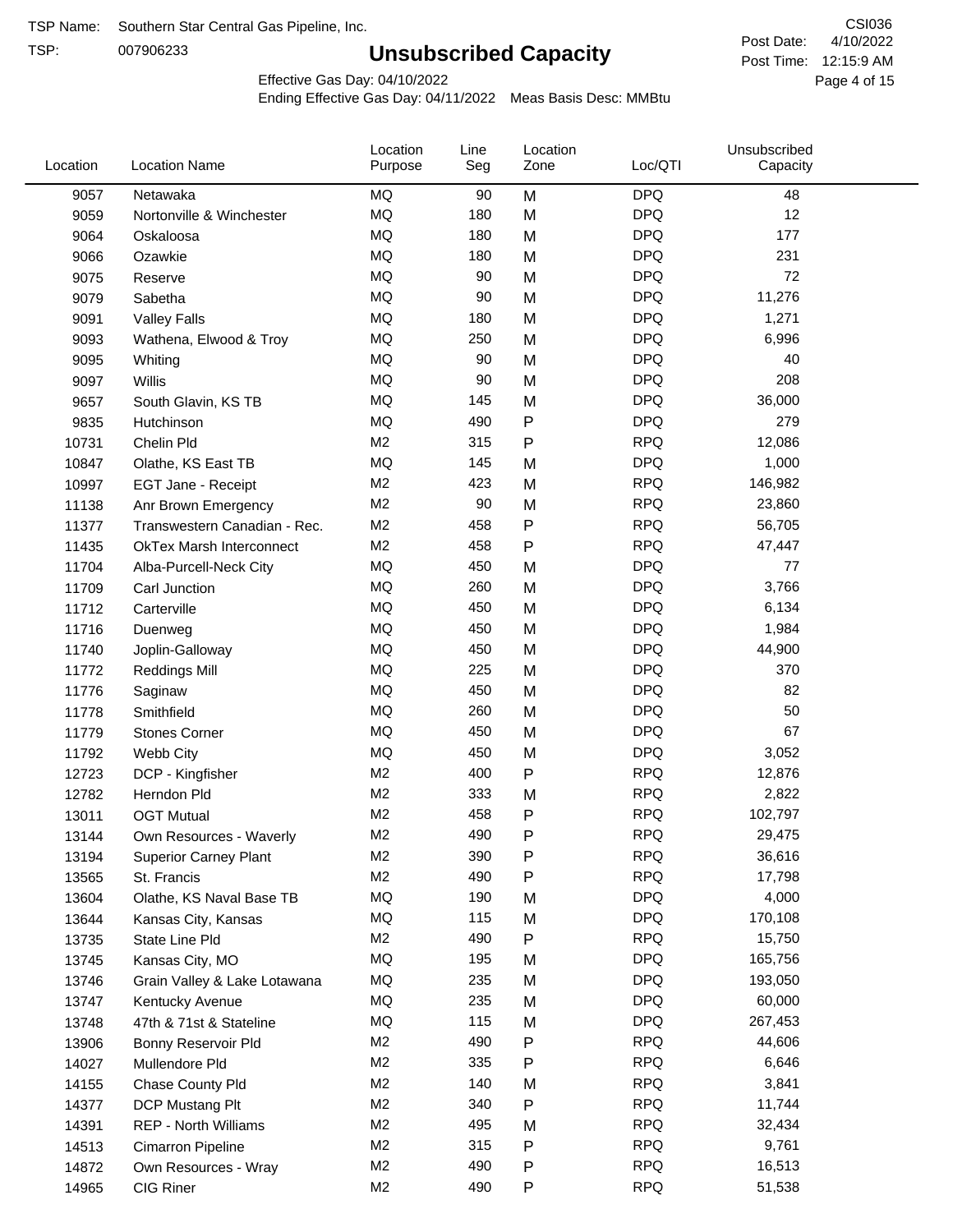TSP:

# **Unsubscribed Capacity**

4/10/2022 Page 5 of 15 Post Time: 12:15:9 AM CSI036 Post Date:

Effective Gas Day: 04/10/2022

| Location | <b>Location Name</b>               | Location<br>Purpose | Line<br>Seg | Location<br>Zone | Loc/QTI    | Unsubscribed<br>Capacity |  |
|----------|------------------------------------|---------------------|-------------|------------------|------------|--------------------------|--|
| 14971    | <b>KGST Ark River</b>              | M <sub>2</sub>      | 130         | P                | <b>RPQ</b> | 56,934                   |  |
| 15011    | <b>EOIT Noble</b>                  | M <sub>2</sub>      | 400         | P                | <b>RPQ</b> | 46,050                   |  |
| 15012    | Cleveland Mo                       | <b>MQ</b>           | 235         | M                | <b>DPQ</b> | 26                       |  |
| 15020    | East Lynne & Garden City           | <b>MQ</b>           | 235         | M                | <b>DPQ</b> | 830                      |  |
| 15024    | Freeman                            | <b>MQ</b>           | 235         | M                | <b>DPQ</b> | 76                       |  |
| 15032    | Holden                             | <b>MQ</b>           | 235         | M                | <b>DPQ</b> | 4,017                    |  |
| 15044    | Kingsville                         | <b>MQ</b>           | 235         | M                | <b>DPQ</b> | 41                       |  |
| 15050    | Lone Jack                          | <b>MQ</b>           | 235         | M                | <b>DPQ</b> | 288                      |  |
| 15064    | Peculiar                           | <b>MQ</b>           | 235         | M                | <b>DPQ</b> | 2,265                    |  |
| 15066    | Pleasant Hill                      | <b>MQ</b>           | 235         | M                | <b>DPQ</b> | 4,776                    |  |
| 15117    | Hulah                              | M <sub>2</sub>      | 335         | P                | <b>RPQ</b> | 2,730                    |  |
| 15142    | <b>EOIT McClain</b>                | M <sub>2</sub>      | 385         | P                | <b>RPQ</b> | 91,338                   |  |
| 15216    | Dearborn MO                        | MQ                  | 250         | M                | <b>DPQ</b> | 1,372                    |  |
| 15223    | Nimrod                             | M <sub>2</sub>      | 340         | P                | <b>RPQ</b> | 23,446                   |  |
| 15236    | Questar Skull Creek                | M <sub>2</sub>      | 490         | P                | <b>RPQ</b> | 49,874                   |  |
| 15253    | DCP - Cimarron Plant               | M <sub>2</sub>      | 458         | P                | <b>RPQ</b> | 117,425                  |  |
| 15256    | New Market & Trimble               | <b>MQ</b>           | 250         | M                | <b>DPQ</b> | 92                       |  |
| 15266    | <b>CIG Floris</b>                  | M <sub>2</sub>      | 315         | P                | <b>RPQ</b> | 81,012                   |  |
| 15300    | <b>OFS Stateline</b>               | M <sub>2</sub>      | 458         | P                | <b>RPQ</b> | 48,284                   |  |
| 15343    | St. Francis Pld                    | M <sub>2</sub>      | 490         | P                | <b>RPQ</b> | 13,960                   |  |
| 15405    | Golden Gas Pld                     | M <sub>2</sub>      | 315         | P                | <b>RPQ</b> | 25,274                   |  |
| 15430    | Velma Gas Plant                    | M <sub>2</sub>      | 385         | P                | <b>RPQ</b> | 53,846                   |  |
| 15433    | Scout - Satanta                    | M <sub>2</sub>      | 130         | P                | <b>RPQ</b> | 185,442                  |  |
| 15857    | DCP - Sholem                       | M <sub>2</sub>      | 385         | P                | <b>RPQ</b> | 2,182                    |  |
| 15907    | Cowley Gas Systems, LLC            | M <sub>2</sub>      | 333         | M                | <b>RPQ</b> | 3,084                    |  |
| 16013    | South Olathe TB                    | MQ                  | 145         | M                | <b>DPQ</b> | 24,000                   |  |
| 16289    | Scout - Jayhawk                    | M <sub>2</sub>      | 130         | P                | <b>RPQ</b> | 125,886                  |  |
| 16294    | Wamsutter - Echo Springs           | M <sub>2</sub>      | 490         | P                | <b>RPQ</b> | 223,278                  |  |
| 16376    | Salt Plains Storage                | M <sub>2</sub>      | 315         | P                | <b>RPQ</b> | 225,257                  |  |
| 16453    | <b>ETC Texas Pipeline Beaver</b>   | M <sub>2</sub>      | 315         | P                | <b>RPQ</b> | 86,510                   |  |
| 16478    | Envirotek Fuel Systems Inc         | M <sub>2</sub>      | 497         | P                | <b>RPQ</b> | 4,818                    |  |
| 16508    | Blue Jacket                        | <b>MQ</b>           | 225         | M                | <b>DPQ</b> | 81                       |  |
| 16516    | Commerce                           | MQ                  | 225         | M                | <b>DPQ</b> | 6,869                    |  |
| 16532    | Hockerville                        | <b>MQ</b>           | 225         | M                | <b>DPQ</b> | 219                      |  |
| 16534    | Quapaw                             | M <sub>2</sub>      | 225         | M                | <b>RPQ</b> | 29,362                   |  |
| 16552    | Miami                              | MQ                  | 225         | M                | <b>DPQ</b> | 28,664                   |  |
| 16562    | Republican                         | M <sub>2</sub>      | 490         | Ρ                | <b>RPQ</b> | 108,219                  |  |
| 16568    | Quapaw                             | MQ                  | 225         | M                | <b>DPQ</b> | 342                      |  |
| 16582    | EnergyVest - W Lenapah             | M <sub>2</sub>      | 225         | M                | <b>RPQ</b> | 17,625                   |  |
| 16583    | Cranor Tap                         | M <sub>2</sub>      | 497         | P                | <b>RPQ</b> | 6,060                    |  |
| 16584    | Oneok Westex Hemphill              | M2                  | 458         | Ρ                | <b>RPQ</b> | 54,887                   |  |
| 16592    | <b>TIGT Sugar Creek</b>            | M <sub>2</sub>      | 235         | M                | <b>RPQ</b> | 15,186                   |  |
| 16593    | <b>TIGT Glavin</b>                 | M <sub>2</sub>      | 190         | M                | <b>RPQ</b> | 113,678                  |  |
| 16604    | Osage Hills                        | M <sub>2</sub>      | 357         | P                | <b>RPQ</b> | 10,303                   |  |
| 16620    | <b>ETC Texas Pipeline Canadian</b> | M <sub>2</sub>      | 458         | P                | <b>RPQ</b> | 39,194                   |  |
| 16621    | <b>ETC Texas Pipeline Hemphill</b> | M <sub>2</sub>      | 458         | Ρ                | <b>RPQ</b> | 61,340                   |  |
| 16667    | ECQ Pipeline - Powell              | M <sub>2</sub>      | 117         | M                | <b>RPQ</b> | 13,610                   |  |
| 16679    | Fox Plant                          | M <sub>2</sub>      | 385         | Ρ                | <b>RPQ</b> | 5,174                    |  |
| 16746    | Roxanna                            | M <sub>2</sub>      | 495         | M                | <b>RPQ</b> | 4,505                    |  |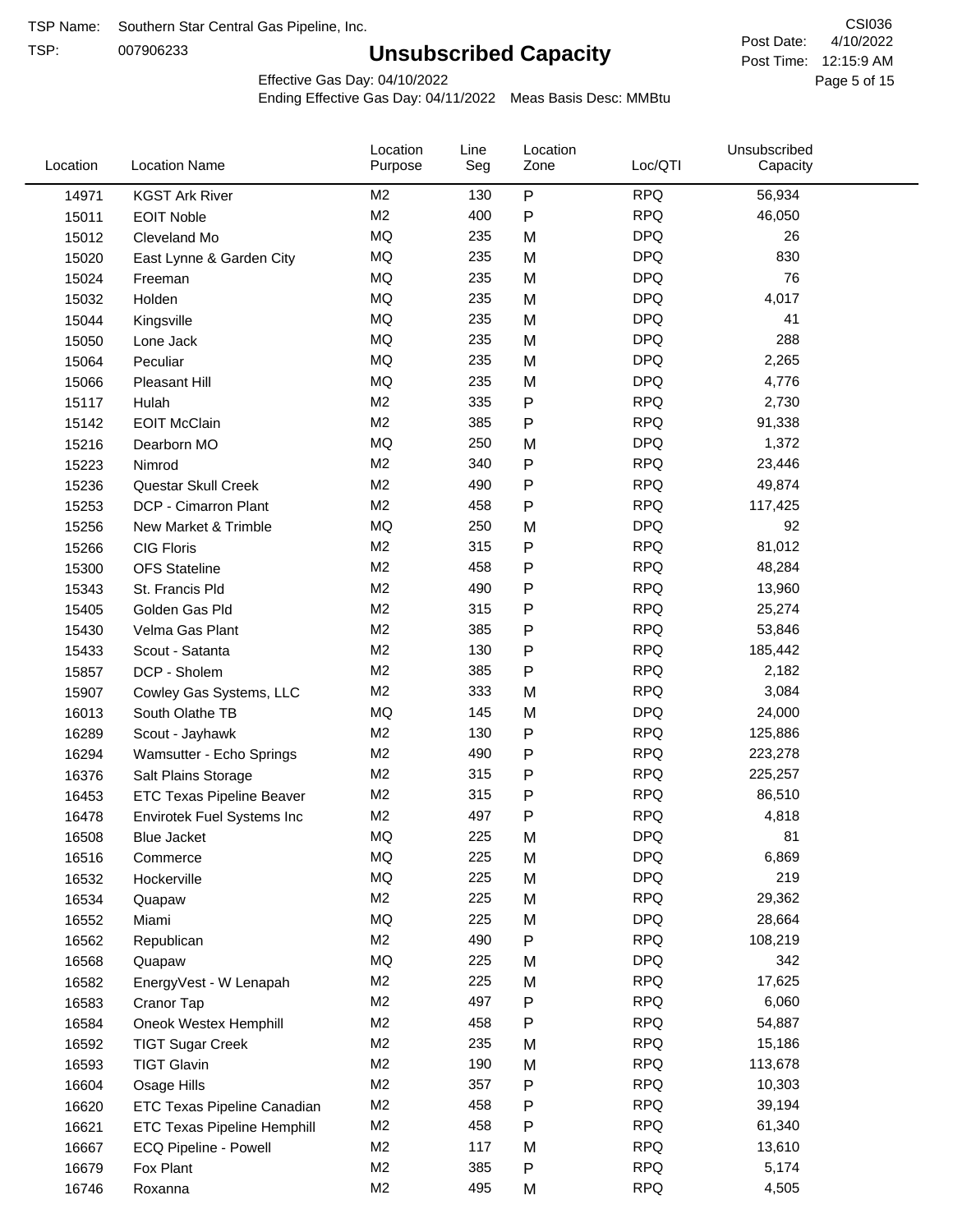TSP:

# **Unsubscribed Capacity**

4/10/2022 Page 6 of 15 Post Time: 12:15:9 AM CSI036 Post Date:

Effective Gas Day: 04/10/2022

| Location | <b>Location Name</b>                | Location<br>Purpose | Line<br>Seg | Location<br>Zone | Loc/QTI    | Unsubscribed<br>Capacity |  |
|----------|-------------------------------------|---------------------|-------------|------------------|------------|--------------------------|--|
| 16747    | RedBud-Thayer Tap                   | M <sub>2</sub>      | 495         | M                | <b>RPQ</b> | 4,872                    |  |
| 16750    | Dilworth Rms                        | M2                  | 333         | P                | <b>RPQ</b> | 5,334                    |  |
| 16757    | River Rock - Fireside               | M <sub>2</sub>      | 495         | M                | <b>RPQ</b> | 66,400                   |  |
| 16774    | River Rock - E Lenapah              | M <sub>2</sub>      | 225         | M                | <b>RPQ</b> | 17,605                   |  |
| 16794    | <b>NNG Kiowa</b>                    | M <sub>2</sub>      | 130         | P                | <b>RPQ</b> | 73,872                   |  |
| 16798    | <b>Endeavor Energy Resources</b>    | M <sub>2</sub>      | 225         | M                | <b>RPQ</b> | 9,982                    |  |
| 16802    | Sunwest                             | M <sub>2</sub>      | 117         | M                | <b>RPQ</b> | 6,183                    |  |
| 16806    | Bluco- East Wann                    | M2                  | 225         | M                | <b>RPQ</b> | 8,850                    |  |
| 16807    | <b>Bitter Creek Eckley Pld-Yuma</b> | M2                  | 490         | P                | <b>RPQ</b> | 35,096                   |  |
| 16812    | <b>RiverGas</b>                     | M <sub>2</sub>      | 95          | M                | <b>RPQ</b> | 5,590                    |  |
| 16813    | Cheyenne Plains - Sand Dune         | M <sub>2</sub>      | 130         | P                | <b>RPQ</b> | 395,434                  |  |
| 16817    | <b>Midwest Energy</b>               | M <sub>2</sub>      | 495         | M                | <b>RPQ</b> | 7,179                    |  |
| 16819    | River Rock- Keeton                  | M <sub>2</sub>      | 225         | M                | <b>RPQ</b> | 9,535                    |  |
| 16820    | Superior - Hemphill                 | M <sub>2</sub>      | 458         | Ρ                | <b>RPQ</b> | 50,052                   |  |
| 16821    | Yuma West                           | M <sub>2</sub>      | 490         | P                | <b>RPQ</b> | 15,688                   |  |
| 16822    | Jayhawk PLD                         | M <sub>2</sub>      | 95          | M                | <b>RPQ</b> | 4,292                    |  |
| 16824    | Coon Creek                          | M <sub>2</sub>      | 497         | P                | <b>RPQ</b> | 8,858                    |  |
| 16835    | Shiloh                              | M2                  | 495         | M                | <b>RPQ</b> | 8,573                    |  |
| 16836    | Evergy - South Harper               | MQ                  | 235         | M                | <b>DPQ</b> | 86,400                   |  |
| 16837    | <b>EKAE Ethanol Plant</b>           | MQ                  | 496         | M                | <b>DPQ</b> | 1,397                    |  |
| 16840    | Nearman Creek Power Plant           | MQ                  | 195         | M                | <b>DPQ</b> | 28,800                   |  |
| 16844    | <b>Montgomery County</b>            | M <sub>2</sub>      | 260         | M                | <b>RPQ</b> | 8,000                    |  |
| 16848    | Colt-Liberty                        | M2                  | 260         | M                | <b>RPQ</b> | 4,000                    |  |
| 16849    | City of Mulvane Power Plant         | <b>MQ</b>           | 120         | P                | <b>DPQ</b> | 2,880                    |  |
| 16850    | Escalera - Cow Creek                | M <sub>2</sub>      | 490         | P                | <b>RPQ</b> | 66,094                   |  |
| 16852    | Southeastern KS P/L Wilson          | M <sub>2</sub>      | 495         | M                | <b>RPQ</b> | 60,000                   |  |
| 16857    | Superior - Cashion                  | M <sub>2</sub>      | 400         | P                | <b>RPQ</b> | 10,482                   |  |
| 16862    | Superior - Perkins                  | M2                  | 390         | P                | <b>RPQ</b> | 21,660                   |  |
| 16865    | RedBud-Mound Valley                 | M <sub>2</sub>      | 260         | M                | <b>RPQ</b> | 8,000                    |  |
| 16871    | <b>TIGT Grant</b>                   | M <sub>2</sub>      | 130         | Ρ                | <b>RPQ</b> | 50,000                   |  |
| 16872    | River Rock - Jayhawk                | M <sub>2</sub>      | 495         | M                | <b>RPQ</b> | 57,579                   |  |
| 16873    | Layne Energy Sycamore               | M <sub>2</sub>      | 495         | M                | <b>RPQ</b> | 15,000                   |  |
| 16875    | Crenshaw Road                       | MQ                  | 455         | M                | <b>DPQ</b> | 33,611                   |  |
| 16877    | Acme Energy Services, Inc.          | M <sub>2</sub>      | 260         | M                | <b>RPQ</b> | 8,000                    |  |
| 16880    | Cottonwood                          | M <sub>2</sub>      | 235         | M                | <b>RPQ</b> | 1,000                    |  |
| 16883    | Cherryvale Boorigie PLd             | M <sub>2</sub>      | 495         | M                | <b>RPQ</b> | 34,135                   |  |
| 16884    | <b>Keystone Delivery</b>            | MQ                  | 390         | P                | <b>DPQ</b> | 6,067                    |  |
| 16890    | ADM/Deerfield                       | MQ                  | 95          | M                | <b>DPQ</b> | 6,078                    |  |
| 16891    | <b>KP Liberty</b>                   | M <sub>2</sub>      | 260         | M                | <b>RPQ</b> | 8,300                    |  |
| 16897    | <b>REP - South Williams</b>         | M <sub>2</sub>      | 117         | M                | <b>RPQ</b> | 30,198                   |  |
| 16905    | NEOK Production Company,            | M2                  | 225         | M                | <b>RPQ</b> | 7,970                    |  |
| 16908    | River Rock - Ft. Scott              | M <sub>2</sub>      | 495         | M                | <b>RPQ</b> | 54,600                   |  |
| 16911    | Evergy - Lake Road                  | MQ                  | 250         | M                | <b>DPQ</b> | 34,400                   |  |
| 16912    | Targa - Waynoka                     | M <sub>2</sub>      | 315         | P                | <b>RPQ</b> | 157,111                  |  |
| 16916    | Kansas Ethanol, LLC                 | MQ                  | 490         | Ρ                | <b>DPQ</b> | 3,500                    |  |
| 16917    | Downstream Casino                   | MQ                  | 225         | M                | <b>DPQ</b> | 1,510                    |  |
| 16918    | Show Me Ethanol                     | MQ                  | 425         | M                | <b>DPQ</b> | 6,623                    |  |
| 16922    | <b>Timberline Energy</b>            | M <sub>2</sub>      | 340         | P                | <b>RPQ</b> | 6,846                    |  |
| 16923    | <b>Mid-Continent Market</b>         | MQ                  | 120         | P                | <b>DPQ</b> | 30,000                   |  |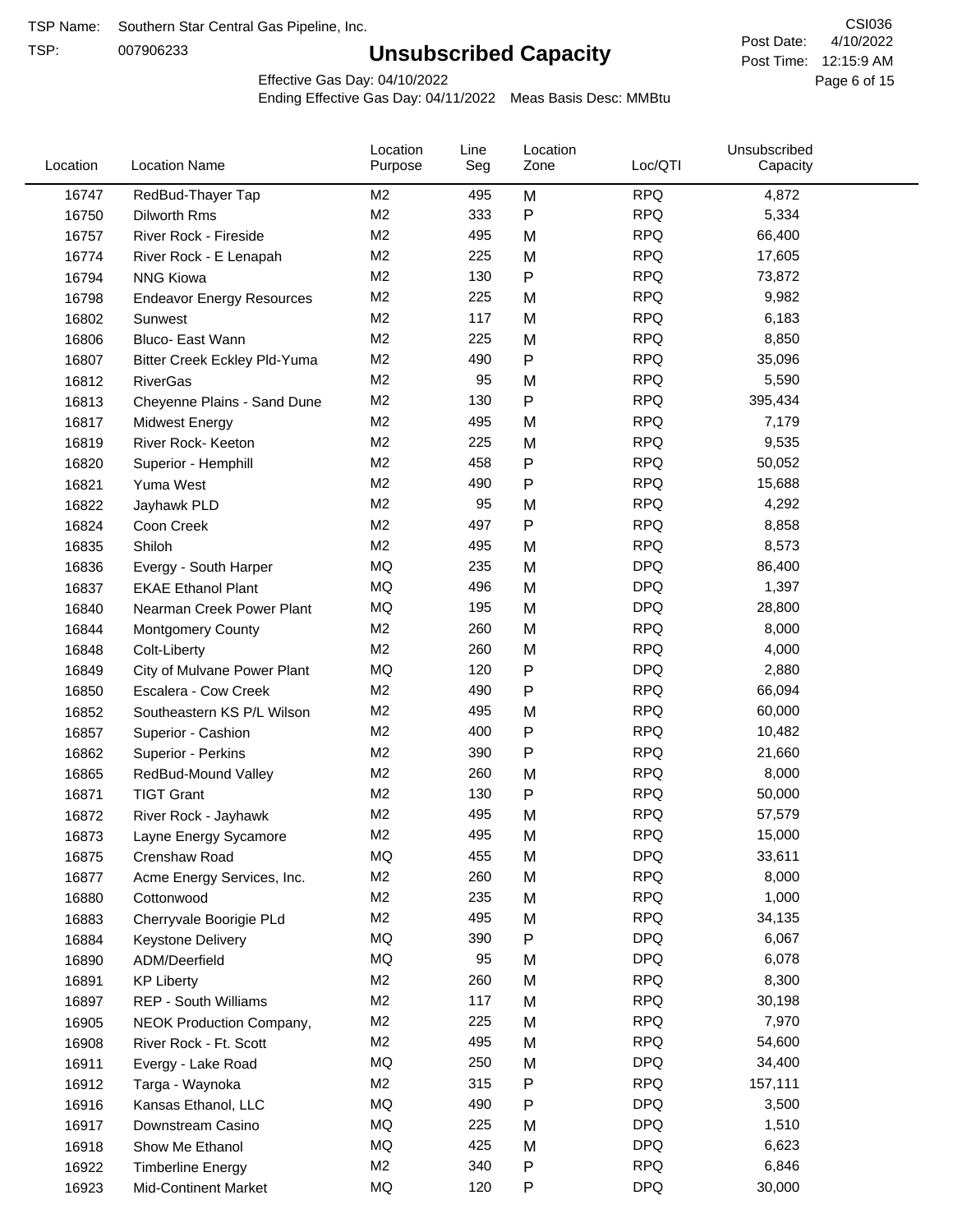TSP:

# **Unsubscribed Capacity**

4/10/2022 Page 7 of 15 Post Time: 12:15:9 AM CSI036 Post Date:

Effective Gas Day: 04/10/2022

| Location | <b>Location Name</b>                | Location<br>Purpose | Line<br>Seg | Location<br>Zone | Loc/QTI    | Unsubscribed<br>Capacity |  |
|----------|-------------------------------------|---------------------|-------------|------------------|------------|--------------------------|--|
| 16931    | Midwest Energy - Goodman            | ΜQ                  | 490         | P                | <b>DPQ</b> | 8,000                    |  |
| 16933    | Westar Emporia Energy               | <b>MQ</b>           | 140         | M                | <b>DPQ</b> | 106,202                  |  |
| 16935    | River Rock - Graybill               | M <sub>2</sub>      | 260         | M                | <b>RPQ</b> | 23,168                   |  |
| 16941    | REP - Independence CDP              | M <sub>2</sub>      | 117         | M                | <b>RPQ</b> | 29,270                   |  |
| 16942    | <b>Big Timber</b>                   | M <sub>2</sub>      | 490         | Ρ                | <b>RPQ</b> | 49,356                   |  |
| 16945    | ETC Texas Pipeline Antelope         | M <sub>2</sub>      | 458         | P                | <b>RPQ</b> | 110,000                  |  |
| 16949    | Summit Branson                      | MQ                  | 455         | M                | <b>DPQ</b> | 62,208                   |  |
| 16952    | <b>Overland Park</b>                | MQ                  | 115         | M                | <b>DPQ</b> | 77,485                   |  |
| 16953    | Merriam                             | MQ                  | 115         | M                | <b>DPQ</b> | 123,624                  |  |
| 16955    | Mustang Gas Products, LLC           | M <sub>2</sub>      | 405         | Ρ                | <b>RPQ</b> | 25,550                   |  |
| 16956    | Superior - Ford                     | M <sub>2</sub>      | 130         | Ρ                | <b>RPQ</b> | 17,375                   |  |
| 16962    | Summit Sedalia                      | <b>MQ</b>           | 235         | M                | <b>DPQ</b> | 0                        |  |
| 16967    | Noble Energy - Lilli                | M <sub>2</sub>      | 490         | Ρ                | <b>RPQ</b> | 40,863                   |  |
| 16972    | <b>ONG Norman</b>                   | MQ                  | 385         | Ρ                | <b>DPQ</b> | 40                       |  |
| 16975    | Superior - Spring Creek             | M <sub>2</sub>      | 315         | P                | <b>RPQ</b> | 7,680                    |  |
| 16976    | Bettis Asphalt & Construction       | MQ                  | 180         | M                | <b>DPQ</b> | 3,216                    |  |
| 16977    | <b>KGS Kansas Star Casino</b>       | MQ                  | 333         | Ρ                | <b>DPQ</b> | 144                      |  |
| 16980    | <b>Black Hills Colwich</b>          | MQ                  | 120         | Ρ                | <b>DPQ</b> | 9,995                    |  |
| 16981    | Superior - Bellmon                  | M <sub>2</sub>      | 380         | Ρ                | <b>RPQ</b> | 63,800                   |  |
| 16983    | DCP Midstream - Ellis               | MQ                  | 458         | Ρ                | <b>DPQ</b> | 6,702                    |  |
| 16988    | Atmos Energy - W. Lawrence          | MQ                  | 180         | M                | <b>DPQ</b> | 127                      |  |
| 16991    | Williams Midstream North Alva       | MQ                  | 315         | Ρ                | <b>DPQ</b> | 1,992                    |  |
| 16992    | <b>ONG Ottawa</b>                   | MQ                  | 225         | M                | <b>DPQ</b> | 0                        |  |
| 16993    | Farmer's Gas                        | MQ                  | 130         | Ρ                | <b>DPQ</b> | 9,000                    |  |
| 16996    | Scout Sublette Delivery             | MQ                  | 130         | P                | <b>DPQ</b> | 100                      |  |
| 16997    | Devon Energy Medford Station        | M <sub>2</sub>      | 315         | Ρ                | <b>RPQ</b> | 30,000                   |  |
| 16998    | Cheyenne Light, Fuel and            | MQ                  | 490         | Ρ                | <b>DPQ</b> | 90,800                   |  |
| 16999    | ETC - Crescent                      | M <sub>2</sub>      | 400         | Ρ                | <b>RPQ</b> | 35,000                   |  |
| 17000    | Bourbon County, KS -                | MQ                  | 95          | M                | <b>DPQ</b> | 1                        |  |
| 17003    | Sunflower Electric Rubart           | MQ                  | 130         | Ρ                | <b>DPQ</b> | 48,808                   |  |
| 17004    | <b>NGPL Beaver</b>                  | MQ                  | 315         | Ρ                | <b>DPQ</b> | 175,000                  |  |
| 17005    | ETC - Rose Valley (Delivery)        | MQ                  | 315         | P                | <b>DPQ</b> | 5,000                    |  |
| 17006    | ETC - Rose Valley                   | M <sub>2</sub>      | 315         | Ρ                | <b>RPQ</b> | 195,226                  |  |
| 17008    | OMPA Lamb                           | MQ                  | 335         | Ρ                | <b>DPQ</b> | 51,383                   |  |
| 17009    | <b>Grasslands Energy Centennial</b> | M <sub>2</sub>      | 490         | Ρ                | <b>RPQ</b> | 25,000                   |  |
| 17010    | Noble Keota Receipt                 | M <sub>2</sub>      | 490         | Ρ                | <b>RPQ</b> | 52,200                   |  |
| 17011    | Noble Keota Delivery                | MQ                  | 490         | Ρ                | <b>DPQ</b> | 52,200                   |  |
| 17013    | Enlink - Battle Ridge               | M <sub>2</sub>      | 390         | Ρ                | <b>RPQ</b> | 31,824                   |  |
| 17021    | <b>TIGT Yuma</b>                    | M <sub>2</sub>      | 490         | Ρ                | <b>RPQ</b> | 24,562                   |  |
| 17033    | Kickapoo Nation School              | MQ                  | 90          | M                | <b>DPQ</b> | 300                      |  |
| 17034    | ENVIA Energy Oklahoma City,         | MQ                  | 400         | Ρ                | <b>DPQ</b> | 3,888                    |  |
| 17035    | Ameren Columbia                     | MQ                  | 235         | M                | <b>DPQ</b> | 35,512                   |  |
| 17036    | <b>Coffeyville Resources</b>        | MQ                  | 260         | M                | <b>DPQ</b> | 39,992                   |  |
| 17050    | Atmos - Forest View                 | MQ                  | 190         | M                | <b>DPQ</b> | 4,058                    |  |
| 17052    |                                     | MQ                  | 340         | Ρ                | <b>DPQ</b> | 39,000                   |  |
|          | ONG NW Oklahoma City                | MQ                  | 400         | Ρ                | <b>DPQ</b> | 4,799                    |  |
| 17054    | <b>ONG Guthrie</b>                  | MQ                  | 458         |                  | <b>DPQ</b> | 1,500                    |  |
| 17055    | ETC Texas Pipeline Nash             | M <sub>2</sub>      |             | Ρ                | <b>RPQ</b> |                          |  |
| 17056    | Blue Mountain - Chisholm Trail      |                     | 340         | Ρ                | <b>DPQ</b> | 72,000                   |  |
| 17057    | City of Tonkawa                     | MQ                  | 380         | Ρ                |            | 3,000                    |  |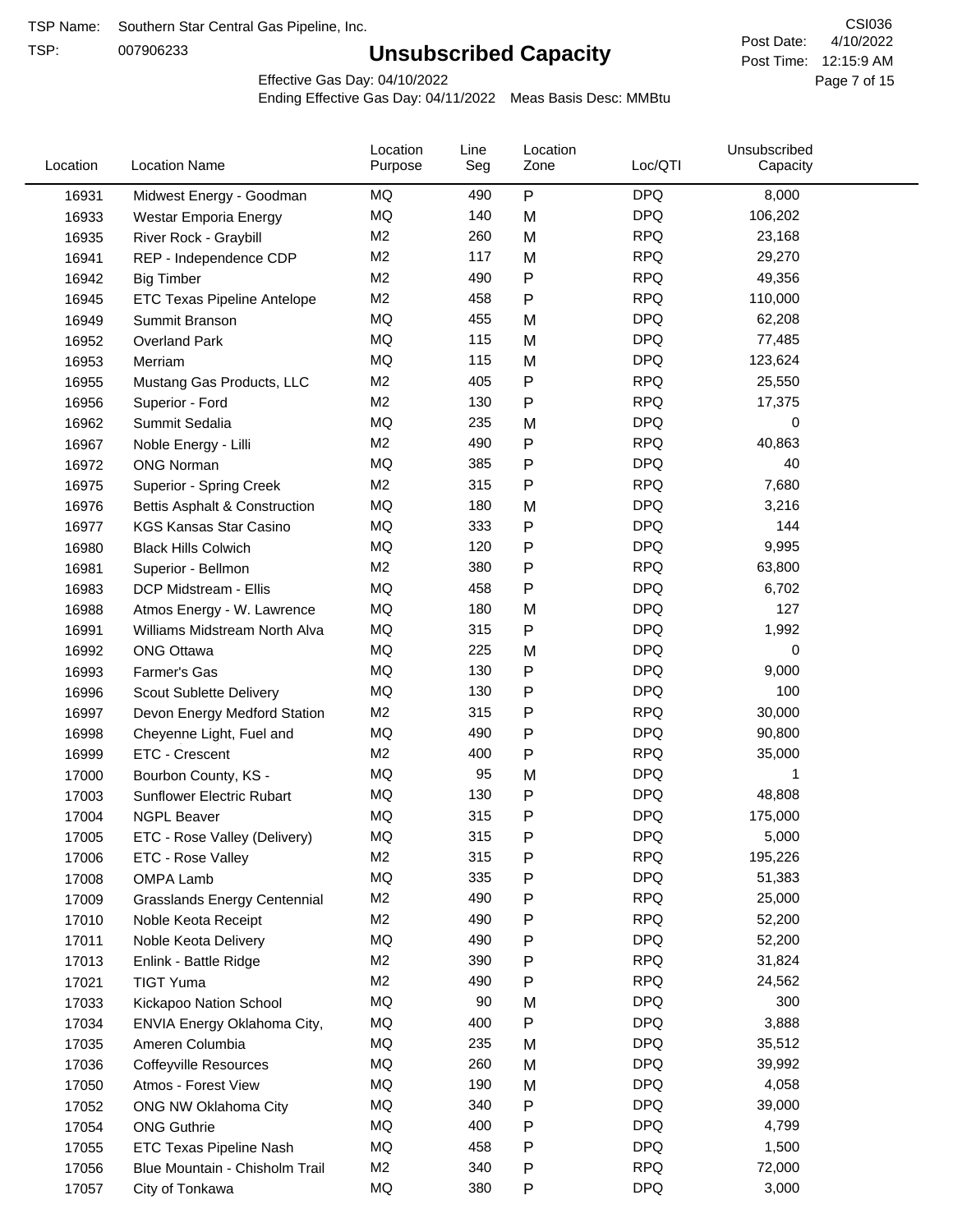TSP:

# **Unsubscribed Capacity**

4/10/2022 Page 8 of 15 Post Time: 12:15:9 AM CSI036 Post Date:

Effective Gas Day: 04/10/2022

| Location | <b>Location Name</b>           | Location<br>Purpose | Line<br>Seg | Location<br>Zone | Loc/QTI    | Unsubscribed<br>Capacity |  |
|----------|--------------------------------|---------------------|-------------|------------------|------------|--------------------------|--|
| 17058    | RPP - Hamm Landfill            | M2                  | 195         | M                | <b>RPQ</b> | 2,500                    |  |
| 17060    | Atmos-Elk City                 | MQ                  | 87          | M                | <b>DPQ</b> | 216                      |  |
| 17064    | Koch - Enid                    | MQ                  | 405         | P                | <b>DPQ</b> | 0                        |  |
| 17065    | Canyon - Redcliff (Receipt)    | M <sub>2</sub>      | 458         | Ρ                | <b>RPQ</b> | 180,000                  |  |
| 17066    | Canyon - Redcliff (Delivery)   | <b>MQ</b>           | 458         | P                | <b>DPQ</b> | 6,175                    |  |
| 17067    | Blue Mountain - Chisholm Trail | M <sub>2</sub>      | 340         | P                | <b>RPQ</b> | 70,000                   |  |
| 17068    | <b>EOIT Alfalfa</b>            | M <sub>2</sub>      | 458         | P                | <b>RPQ</b> | 200,000                  |  |
| 17069    | <b>NGPL Carter</b>             | <b>MQ</b>           | 385         | Ρ                | <b>DPQ</b> | 65,000                   |  |
| 17080    | <b>ONEOK Bakken Pipeline</b>   | MQ                  | 490         | Ρ                | <b>DPQ</b> | 360                      |  |
| 17086    | NGPL - Mutual                  | <b>MQ</b>           | 458         | Ρ                | <b>DPQ</b> | 150,000                  |  |
| 17087    | REX-St.Joe                     | M <sub>2</sub>      | 250         | M                | <b>RPQ</b> | 78,606                   |  |
| 17091    | OGT - Maysville                | M <sub>2</sub>      | 385         | P                | <b>RPQ</b> | 110,000                  |  |
| 17096    | Northern Natural-Kiowa         | <b>MQ</b>           | 130         | P                | <b>DPQ</b> | 100,000                  |  |
| 17104    | Black Hills - Plevna, KS TB    | <b>MQ</b>           | 130         | P                | <b>DPQ</b> | 480                      |  |
| 17105    | WIC - Cheyenne Hub             | M <sub>2</sub>      | 490         | P                | <b>RPQ</b> | 144,000                  |  |
| 17113    | NGPL - Ford County Receipt     | M <sub>2</sub>      | 130         | P                | <b>RPQ</b> | 190,400                  |  |
| 17119    | Waste Mgmt RNG Receipt         | M <sub>2</sub>      | 400         | P                | <b>RPQ</b> | 2,976                    |  |
| 17404    | Anderson                       | MQ                  | 423         | M                | <b>DPQ</b> | 1,130                    |  |
| 17406    | Ash Grove, Walnut Grove & Wil  | <b>MQ</b>           | 455         | M                | <b>DPQ</b> | 2,595                    |  |
| 17408    | Aurora                         | <b>MQ</b>           | 455         | M                | <b>DPQ</b> | 850                      |  |
| 17410    | <b>Billings Mo</b>             | <b>MQ</b>           | 455         | M                | <b>DPQ</b> | 2,918                    |  |
| 17414    | Clever Mo                      | <b>MQ</b>           | 455         | M                | <b>DPQ</b> | 738                      |  |
| 17416    | Crane Mo                       | <b>MQ</b>           | 455         | M                | <b>DPQ</b> | 2,944                    |  |
| 17418    | Diamond                        | <b>MQ</b>           | 455         | M                | <b>DPQ</b> | 546                      |  |
| 17426    | Freistatt                      | <b>MQ</b>           | 455         | M                | <b>DPQ</b> | 256                      |  |
| 17430    | Goodman                        | <b>MQ</b>           | 423         | M                | <b>DPQ</b> | 625                      |  |
| 17448    | Lanagan                        | MQ                  | 423         | M                | <b>DPQ</b> | 337                      |  |
| 17452    | Marionville                    | <b>MQ</b>           | 455         | M                | <b>DPQ</b> | 1,119                    |  |
| 17454    | Monett                         | <b>MQ</b>           | 455         | M                | <b>DPQ</b> | 25,276                   |  |
| 17456    | Mt Vernon & Verona             | <b>MQ</b>           | 455         | M                | <b>DPQ</b> | 4,407                    |  |
| 17458    | Neosho                         | <b>MQ</b>           | 455         | M                | <b>DPQ</b> | 8,597                    |  |
| 17460    | Noel & North Noel              | MQ                  | 423         | м                | <b>DPQ</b> | 19,472                   |  |
| 17462    | Nixa & Ozark                   | MQ                  | 455         | M                | <b>DPQ</b> | 5,340                    |  |
| 17464    | Pierce City                    | MQ                  | 455         | M                | <b>DPQ</b> | 3,281                    |  |
| 17466    | Pineville                      | <b>MQ</b>           | 423         | M                | <b>DPQ</b> | 302                      |  |
| 17472    | Republic                       | <b>MQ</b>           | 455         | M                | <b>DPQ</b> | 883                      |  |
| 17476    | Sarcoxie                       | <b>MQ</b>           | 455         | M                | <b>DPQ</b> | 2,828                    |  |
| 17478    | Seneca                         | MQ                  | 225         | M                | <b>DPQ</b> | 9,873                    |  |
| 17492    | Wentworth                      | <b>MQ</b>           | 455         | M                | <b>DPQ</b> | 193                      |  |
| 18328    | Goessel                        | <b>MQ</b>           | 140         | M                | <b>DPQ</b> | 62                       |  |
| 18356    | Newton                         | MQ                  | 120         | Ρ                | <b>DPQ</b> | 21,538                   |  |
| 19000    | Scout Jayhawk Delivery         | MQ                  | 130         | Ρ                | <b>DPQ</b> | 185,442                  |  |
| 19548    | Lyndon                         | MQ                  | 140         | M                | <b>DPQ</b> | 655                      |  |
| 19552    | Melvern                        | MQ                  | 493         | M                | <b>DPQ</b> | 42                       |  |
| 19554    | Michigan Valley                | <b>MQ</b>           | 140         | M                | <b>DPQ</b> | 339                      |  |
| 19564    | Pomona                         | <b>MQ</b>           | 140         | M                | <b>DPQ</b> | 1,579                    |  |
| 19568    | Quenemo                        | <b>MQ</b>           | 140         | M                | <b>DPQ</b> | 255                      |  |
| 19576    | Scranton                       | <b>MQ</b>           | 140         | M                | <b>DPQ</b> | 632                      |  |
| 19608    | Baldwin                        | <b>MQ</b>           | 180         | M                | <b>DPQ</b> | 2,754                    |  |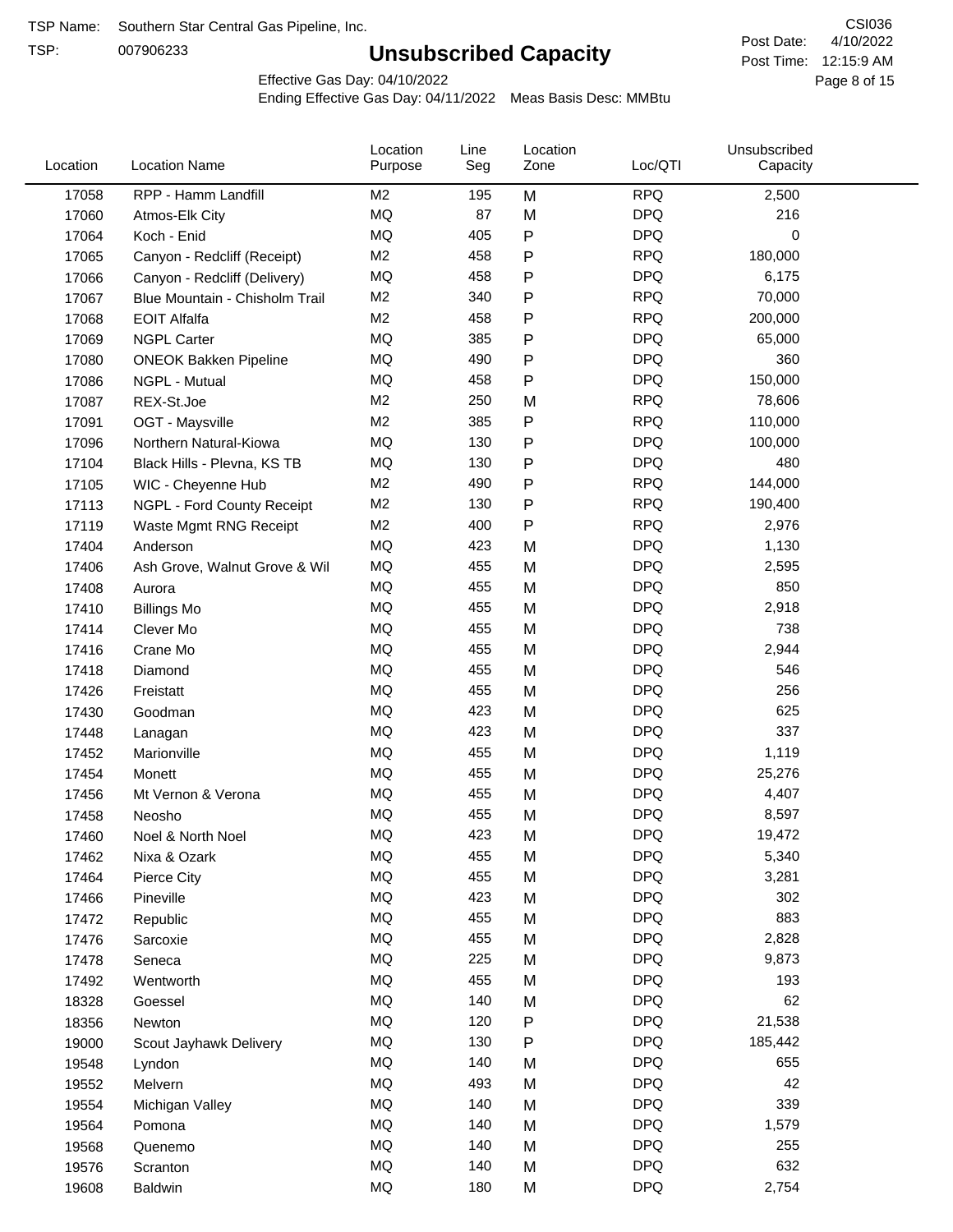TSP:

# **Unsubscribed Capacity**

4/10/2022 Page 9 of 15 Post Time: 12:15:9 AM CSI036 Post Date:

Unsubscribed

Effective Gas Day: 04/10/2022

Location

Ending Effective Gas Day: 04/11/2022 Meas Basis Desc: MMBtu

Line

Location

| Location | <b>Location Name</b>  | Purpose   | Seg | Zone | Loc/QTI    | Capacity |  |
|----------|-----------------------|-----------|-----|------|------------|----------|--|
| 19620    | Edgerton              | MQ        | 190 | M    | <b>DPQ</b> | 14       |  |
| 19628    | Gardner               | <b>MQ</b> | 190 | M    | <b>DPQ</b> | 2,755    |  |
| 19648    | Lecompton             | <b>MQ</b> | 180 | M    | <b>DPQ</b> | 109      |  |
| 19650    | Le Loup               | <b>MQ</b> | 190 | M    | <b>DPQ</b> | 37       |  |
| 19660    | Ottawa                | <b>MQ</b> | 493 | M    | <b>DPQ</b> | 6,129    |  |
| 19664    | Perry                 | <b>MQ</b> | 180 | M    | <b>DPQ</b> | 407      |  |
| 19666    | Princeton             | <b>MQ</b> | 496 | M    | <b>DPQ</b> | 130      |  |
| 19672    | Richmond              | <b>MQ</b> | 496 | M    | <b>DPQ</b> | 374      |  |
| 19676    | Scipio                | <b>MQ</b> | 496 | M    | <b>DPQ</b> | 27       |  |
| 19678    | Somerset & Rural      | <b>MQ</b> | 235 | M    | <b>DPQ</b> | 291      |  |
| 19684    | Tonganoxie            | <b>MQ</b> | 195 | M    | <b>DPQ</b> | 7,420    |  |
| 19690    | Wellsville            | <b>MQ</b> | 190 | M    | <b>DPQ</b> | 2,007    |  |
| 20709    | <b>Bronson Etc</b>    | <b>MQ</b> | 95  | M    | <b>DPQ</b> | 360      |  |
| 20712    | Carlyle               | <b>MQ</b> | 495 | M    | <b>DPQ</b> | 26       |  |
| 20714    | Cherryvale            | MQ        | 495 | M    | <b>DPQ</b> | 586      |  |
| 20716    | Colony                | <b>MQ</b> | 50  | M    | <b>DPQ</b> | 2,347    |  |
| 20720    | Dennis                | <b>MQ</b> | 495 | M    | <b>DPQ</b> | 54       |  |
| 20725    | Erie                  | MQ        | 495 | M    | <b>DPQ</b> | 409      |  |
| 20730    | Gas City & La Harpe   | MQ        | 495 | M    | <b>DPQ</b> | 1,457    |  |
| 20764    | Parsons               | <b>MQ</b> | 495 | M    | <b>DPQ</b> | 19,497   |  |
| 20766    | Petrolia              | <b>MQ</b> | 495 | M    | <b>DPQ</b> | 18       |  |
| 20768    | Piqua                 | <b>MQ</b> | 220 | M    | <b>DPQ</b> | 84       |  |
| 20775    | South Mound           | <b>MQ</b> | 495 | M    | <b>DPQ</b> | 45       |  |
| 20785    | Thayer                | MQ        | 495 | M    | <b>DPQ</b> | 88       |  |
| 20788    | Walnut & St Paul      | <b>MQ</b> | 95  | M    | <b>DPQ</b> | 658      |  |
| 20792    | Welda                 | <b>MQ</b> | 495 | M    | <b>DPQ</b> | 1,122    |  |
| 21008    | <b>Baxter Springs</b> | MQ        | 225 | M    | <b>DPQ</b> | 1,830    |  |
| 21015    | Columbus              | <b>MQ</b> | 260 | M    | <b>DPQ</b> | 2,639    |  |
| 21018    | Crestline             | <b>MQ</b> | 260 | M    | <b>DPQ</b> | 156      |  |
| 21021    | Fort Scott            | MQ        | 95  | M    | <b>DPQ</b> | 31,139   |  |
| 21024    | Galena & Empire City  | <b>MQ</b> | 260 | M    | <b>DPQ</b> | 3,023    |  |
| 21048    | Lowell                | <b>MQ</b> | 225 | M    | <b>DPQ</b> | 52       |  |
| 21055    | N Riverton            | MQ        | 260 | M    | <b>DPQ</b> | 148      |  |
| 21060    | Oswego                | MQ        | 260 | M    | <b>DPQ</b> | 2,588    |  |
| 21080    | Treece                | MQ        | 225 | M    | <b>DPQ</b> | 473      |  |
| 23576    | St Joseph             | <b>MQ</b> | 250 | M    | <b>DPQ</b> | 88,184   |  |
| 24228    | Grantville            | MQ        | 180 | M    | <b>DPQ</b> | 207      |  |
| 24252    | Meriden               | MQ        | 180 | M    | <b>DPQ</b> | 177      |  |
| 24276    | Shawnee Heights       | $\sf{MQ}$ | 180 | M    | <b>DPQ</b> | 696      |  |
| 24280    | Topeka                | MQ        | 180 | M    | <b>DPQ</b> | 152,652  |  |
| 26304    | Alma                  | MQ        | 425 | M    | <b>DPQ</b> | 95       |  |
| 26308    | Blackburn             | MQ        | 425 | M    | <b>DPQ</b> | 163      |  |
| 26312    | Carrollton            | MQ        | 425 | M    | <b>DPQ</b> | 2,523    |  |
| 26314    | Concordia             | <b>MQ</b> | 425 | M    | <b>DPQ</b> | 1,576    |  |
| 26316    | Corder                | MQ        | 425 | M    | <b>DPQ</b> | 11       |  |
| 26325    | Emma                  | MQ        | 425 | M    | <b>DPQ</b> | 206      |  |
| 26332    | Higginsville          | MQ        | 425 | M    | <b>DPQ</b> | 28,860   |  |
| 26344    | Knobnoster            | $\sf{MQ}$ | 235 | M    | <b>DPQ</b> | 16,700   |  |
| 26348    | La Monte              | $\sf{MQ}$ | 235 | M    | <b>DPQ</b> | 111      |  |
|          |                       |           |     |      |            |          |  |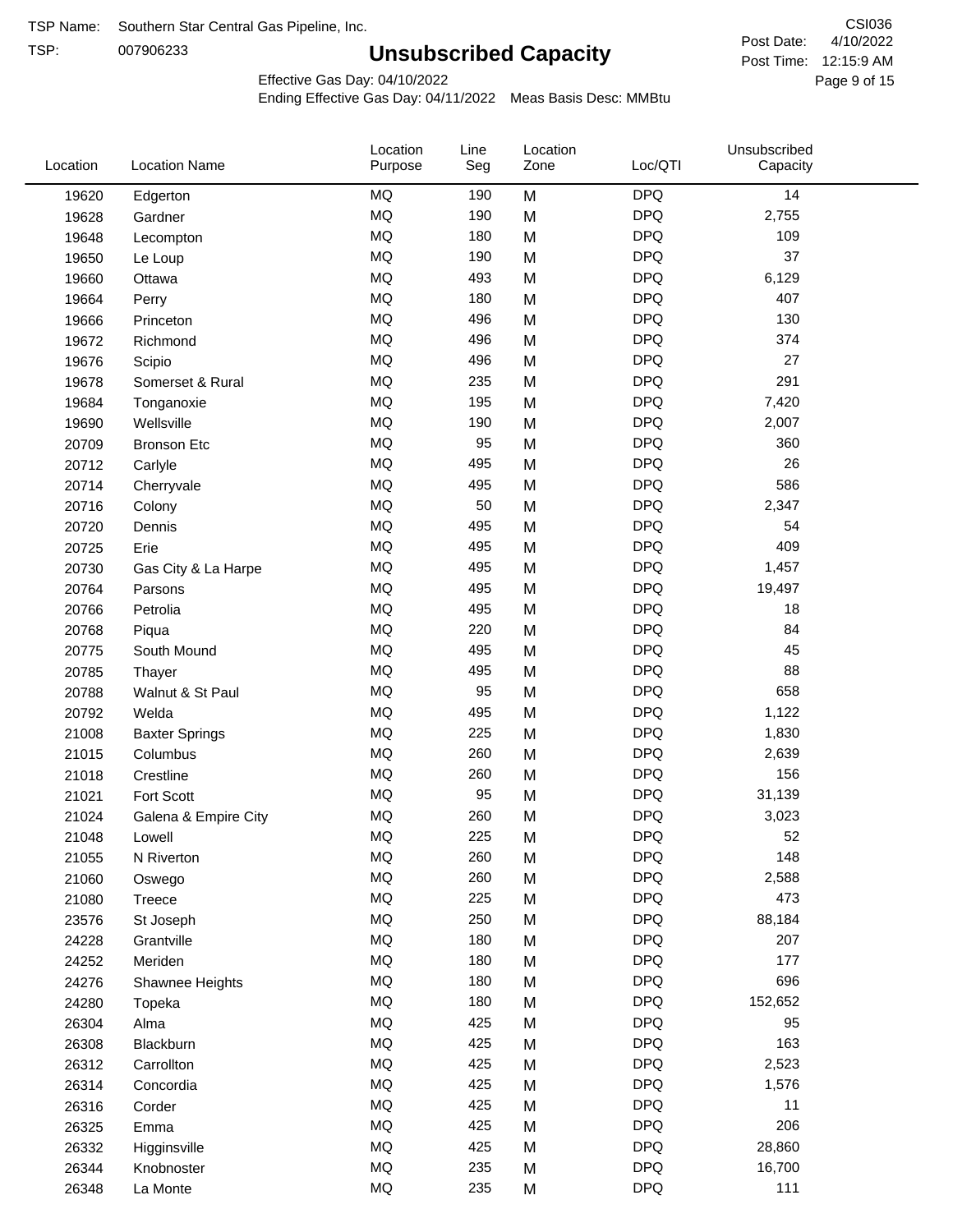TSP:

# **Unsubscribed Capacity**

4/10/2022 Page 10 of 15 Post Time: 12:15:9 AM CSI036 Post Date:

Unsubscribed

Effective Gas Day: 04/10/2022

Location

Ending Effective Gas Day: 04/11/2022 Meas Basis Desc: MMBtu

Line

Location

| Location | <b>Location Name</b>          | Purpose   | Seg    | Zone         | Loc/QTI    | Capacity |  |
|----------|-------------------------------|-----------|--------|--------------|------------|----------|--|
| 26352    | Mt Leonard                    | MQ        | 425    | M            | <b>DPQ</b> | 167      |  |
| 26356    | Norborne                      | MQ        | 425    | M            | <b>DPQ</b> | 1,901    |  |
| 26376    | Slater                        | MQ        | 425    | M            | <b>DPQ</b> | 471      |  |
| 26378    | <b>Sweet Springs</b>          | MQ        | 425    | M            | <b>DPQ</b> | 584      |  |
| 26392    | Warrensburg                   | MQ        | 235    | M            | <b>DPQ</b> | 10,551   |  |
| 26394    | Waverly                       | MQ        | 425    | M            | <b>DPQ</b> | 378      |  |
| 27015    | <b>Belle Plaine</b>           | MQ        | 333    | ${\sf P}$    | <b>DPQ</b> | 150      |  |
| 27020    | <b>Bentley</b>                | MQ        | 120    | $\mathsf{P}$ | <b>DPQ</b> | 217      |  |
| 27035    | Derby                         | MQ        | 120    | $\mathsf{P}$ | <b>DPQ</b> | 7,759    |  |
| 27040    | Andover                       | MQ        | 300    | M            | <b>DPQ</b> | 166      |  |
| 27050    | Haysville                     | MQ        | 120    | ${\sf P}$    | <b>DPQ</b> | 9,455    |  |
| 27060    | Mulvane                       | MQ        | 120    | $\sf P$      | <b>DPQ</b> | 9,778    |  |
| 27065    | Rose Hill                     | MQ        | 295    | $\mathsf{P}$ | <b>DPQ</b> | 5,386    |  |
| 27070    | Sedgwick                      | MQ        | 120    | P            | <b>DPQ</b> | 7,149    |  |
| 27080    | Udall                         | <b>MQ</b> | 333    | $\mathsf{P}$ | <b>DPQ</b> | 538      |  |
| 27085    | <b>Valley Center</b>          | MQ        | 120    | $\mathsf{P}$ | <b>DPQ</b> | 51,875   |  |
| 27092    | Wichita                       | MQ        | 120    | $\mathsf{P}$ | <b>DPQ</b> | 259,947  |  |
| 29001    | Atchison                      | MQ        | 90     | M            | <b>DPQ</b> | 20,786   |  |
| 29002    | Emporia                       | MQ        | 140    | M            | <b>DPQ</b> | 15,524   |  |
| 29003    | Leavenworth                   | MQ        | 195    | M            | <b>DPQ</b> | 14,939   |  |
| 29005    | Effingham                     | MQ        | 90     | M            | <b>DPQ</b> | 269      |  |
| 30804    | Abbyville                     | MQ        | 130    | ${\sf P}$    | <b>DPQ</b> | 195      |  |
| 34612    | Altamont                      | MQ        | 260    | M            | <b>DPQ</b> | 119      |  |
| 35013    | Americus                      | MQ        | 140    | M            | <b>DPQ</b> | 31       |  |
| 35515    | ANR Alden                     | MQ        | 490    | ${\sf P}$    | <b>DPQ</b> | 135,571  |  |
| 36918    | Argonia                       | MQ        | 120    | $\mathsf{P}$ | <b>DPQ</b> | 15       |  |
| 37100    | Wynona                        | MQ        | 334    | ${\sf P}$    | <b>DPQ</b> | 287      |  |
| 37118    | Hominy                        | MQ        | 357    | ${\sf P}$    | <b>DPQ</b> | 91       |  |
| 37172    | <b>Black Hills Hutchinson</b> | MQ        | 130    | ${\sf P}$    | <b>DPQ</b> | 15,360   |  |
| 37175    | EGT Jane - Delivery           | MQ        | 423    | M            | <b>DPQ</b> | 216,201  |  |
| 38021    | Auburn                        | MQ        | 180    | M            | <b>DPQ</b> | 756      |  |
| 38522    | <b>Avant Utilities</b>        | MQ        | 357    | P            | <b>DPQ</b> | 157      |  |
| 41709    | <b>Billings</b>               | MQ        | 380    | P            | <b>DPQ</b> | 2,032    |  |
| 42915    | Springfield                   | MQ        | 455    | M            | <b>DPQ</b> | 698,615  |  |
| 44021    | Burlingame                    | MQ        | 140    | M            | <b>DPQ</b> | 1,686    |  |
| 44121    | Alfalfa City Ok               | MQ        | 315    | ${\sf P}$    | <b>DPQ</b> | 394      |  |
| 45301    | Cassoday                      | MQ        | 140    | M            | <b>DPQ</b> | 0        |  |
| 46608    | Chanute                       | MQ        | 495    | M            | <b>DPQ</b> | 51,665   |  |
| 46809    | Florence                      | MQ        | 140    | M            | <b>DPQ</b> | 1,001    |  |
| 47412    | Cleveland                     | MQ        | 357    | $\mathsf{P}$ | <b>DPQ</b> | 1,569    |  |
| 47641    | CIG Riner                     | MQ        | 490    | ${\sf P}$    | <b>DPQ</b> | 62,965   |  |
| 48015    | Bourbon County, KS            | MQ        | 95     | M            | <b>DPQ</b> | 4,627    |  |
| 48301    | Copan                         | MQ        | 497    | ${\sf P}$    | <b>DPQ</b> | 358      |  |
| 55502    | Danville                      | MQ        | 120    | ${\sf P}$    | <b>DPQ</b> | 166      |  |
| 56601    | Denison                       | MQ        | $90\,$ | M            | <b>DPQ</b> | 79       |  |
| 58518    | Drumright                     | MQ        | 390    | $\mathsf{P}$ | <b>DPQ</b> | 4,485    |  |
| 60706    | Peckham                       | MQ        | 117    | M            | <b>DPQ</b> | 67       |  |
| 62810    | Black Hills - Enterprise TB   | MQ        | 130    | ${\sf P}$    | <b>DPQ</b> | 990      |  |
| 63919    | Eskridge                      | MQ        | 140    | M            | <b>DPQ</b> | 820      |  |
|          |                               |           |        |              |            |          |  |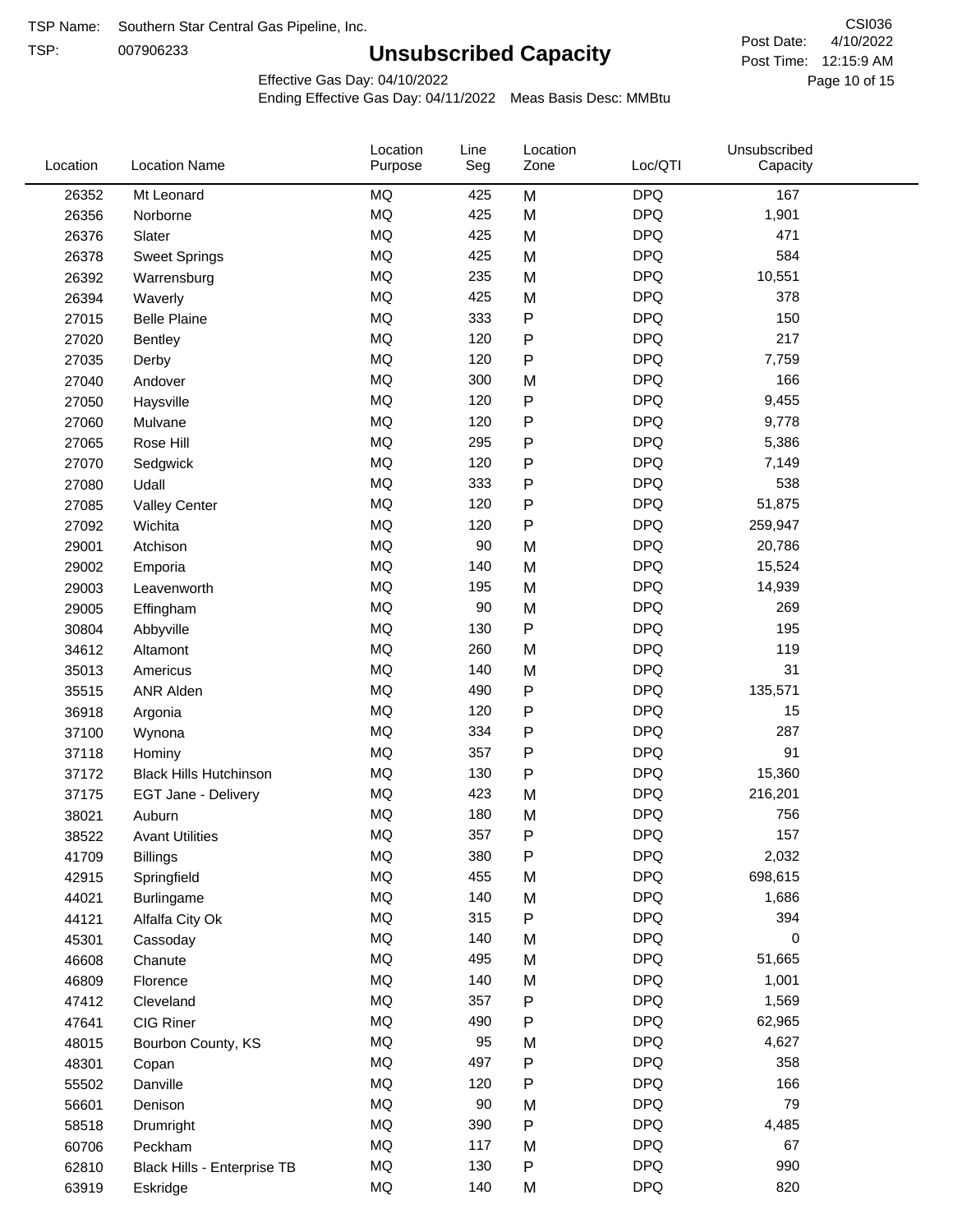TSP:

# **Unsubscribed Capacity**

4/10/2022 Page 11 of 15 Post Time: 12:15:9 AM CSI036 Post Date:

Effective Gas Day: 04/10/2022

| Location | <b>Location Name</b>          | Location<br>Purpose | Line<br>Seg | Location<br>Zone | Loc/QTI    | Unsubscribed<br>Capacity |  |
|----------|-------------------------------|---------------------|-------------|------------------|------------|--------------------------|--|
| 68015    | Ford                          | <b>MQ</b>           | 130         | $\sf P$          | <b>DPQ</b> | 424                      |  |
| 68518    | Freedom                       | MQ                  | 315         | ${\sf P}$        | <b>DPQ</b> | 12                       |  |
| 70408    | Garnett KS                    | MQ                  | 496         | M                | <b>DPQ</b> | 15,099                   |  |
| 70610    | Gate                          | <b>MQ</b>           | 315         | ${\sf P}$        | <b>DPQ</b> | 63                       |  |
| 74416    | Pocasset                      | <b>MQ</b>           | 340         | $\mathsf{P}$     | <b>DPQ</b> | 96                       |  |
| 77118    | Granby                        | <b>MQ</b>           | 455         | M                | <b>DPQ</b> | 816                      |  |
| 77308    | Bonner Springs Ks             | MQ                  | 190         | M                | <b>DPQ</b> | 7,104                    |  |
| 77512    | Eureka, Toronto & Neal        | MQ                  | 140         | M                | <b>DPQ</b> | 2,306                    |  |
| 77705    | Anthony                       | <b>MQ</b>           | 120         | ${\sf P}$        | <b>DPQ</b> | 26,858                   |  |
| 80312    | <b>Hamilton Ks</b>            | <b>MQ</b>           | 140         | M                | <b>DPQ</b> | 445                      |  |
| 80515    | Atmos - Strong Cty &          | MQ                  | 140         | M                | <b>DPQ</b> | 27                       |  |
| 83418    | Howard Ks                     | MQ                  | 498         | M                | <b>DPQ</b> | 3,629                    |  |
| 84021    | Humboldt Ks                   | MQ                  | 495         | M                | <b>DPQ</b> | 4,390                    |  |
| 86717    | Iola Ks                       | <b>MQ</b>           | 495         | M                | <b>DPQ</b> | 10,749                   |  |
| 96108    | <b>Black Hills - Lawrence</b> | <b>MQ</b>           | 180         | M                | <b>DPQ</b> | 45,466                   |  |
| 96912    | Kechi Ks                      | MQ                  | 120         | ${\sf P}$        | <b>DPQ</b> | 150                      |  |
| 97112    | Copeland                      | <b>MQ</b>           | 130         | $\mathsf{P}$     | <b>DPQ</b> | 15,628                   |  |
| 102512   | Lebo                          | <b>MQ</b>           | 493         | M                | <b>DPQ</b> | 273                      |  |
| 103101   | Lenapah                       | <b>MQ</b>           | 225         | M                | <b>DPQ</b> | 249                      |  |
| 104615   | Liberal                       | <b>MQ</b>           | 260         | M                | <b>DPQ</b> | 204                      |  |
| 108119   | Ochelata                      | MQ                  | 357         | ${\sf P}$        | <b>DPQ</b> | 168                      |  |
| 108221   | Washington                    | <b>MQ</b>           | 497         | $\mathsf{P}$     | <b>DPQ</b> | 395                      |  |
| 110412   | McLouth                       | <b>MQ</b>           | 170         | M                | <b>DPQ</b> | 113                      |  |
| 110908   | Mannford                      | <b>MQ</b>           | 357         | P                | <b>DPQ</b> | 456                      |  |
| 113612   | Webb City, OK TB              | MQ                  | 335         | Ρ                | <b>DPQ</b> | 317                      |  |
| 113713   | Osage City Ok                 | MQ                  | 357         | $\mathsf{P}$     | <b>DPQ</b> | 239                      |  |
| 113812   | Clinton & Leeton              | <b>MQ</b>           | 235         | M                | <b>DPQ</b> | 21,928                   |  |
| 113852   | Marshall                      | <b>MQ</b>           | 425         | M                | <b>DPQ</b> | 14,581                   |  |
| 113856   | Nevada                        | MQ                  | 95          | M                | <b>DPQ</b> | 9,333                    |  |
| 113864   | <b>Platte City</b>            | MQ                  | 250         | M                | <b>DPQ</b> | 2,890                    |  |
| 113872   | Lexington-Richmond-Henrietta  | MQ                  | 425         | M                | <b>DPQ</b> | 3,022                    |  |
| 113876   | Sedalia                       | MQ                  | 235         | M                | <b>DPQ</b> | 26,188                   |  |
| 113880   | Tracy                         | MQ                  | 250         | M                | <b>DPQ</b> | 135                      |  |
| 113892   | Weston                        | MQ                  | 250         | M                | <b>DPQ</b> | 1,140                    |  |
| 118121   | Mulberry                      | MQ                  | 260         | M                | <b>DPQ</b> | 239                      |  |
| 118321   | Mulhall                       | MQ                  | 400         | ${\sf P}$        | <b>DPQ</b> | 150                      |  |
| 120000   | Spire                         | MQ                  | 235         | M                | <b>DPQ</b> | 13,115                   |  |
| 121110   | Neodesha                      | MQ                  | 495         | M                | <b>DPQ</b> | 6,410                    |  |
| 121315   | Neosho Rapids                 | $\sf{MQ}$           | 493         | M                | <b>DPQ</b> | 289                      |  |
| 121415   | <b>NGPL Barton</b>            | MQ                  | 490         | P                | <b>DPQ</b> | 184,224                  |  |
| 121515   | <b>NGPL Ford</b>              | MQ                  | 130         | P                | <b>DPQ</b> | 269,500                  |  |
| 122715   | Afton-Fairland-Grove-Jay      | MQ                  | 225         | M                | <b>DPQ</b> | 6,793                    |  |
| 122915   | Norwich                       | MQ                  | 120         | P                | <b>DPQ</b> | 124                      |  |
| 125315   | Oilton                        | MQ                  | 357         | P                | <b>DPQ</b> | 1,130                    |  |
| 129311   | <b>ONG Harper County</b>      | MQ                  | 315         | P                | <b>DPQ</b> | 7,083                    |  |
| 129712   | Olivet                        | MQ                  | 493         | M                | <b>DPQ</b> | 24                       |  |
| 130001   | Orlando                       | MQ                  | 400         | ${\sf P}$        | <b>DPQ</b> | 219                      |  |
| 132018   | Oronogo                       | MQ                  | 450         | M                | <b>DPQ</b> | 256                      |  |
| 132519   | Osage City Ks                 | $\sf{MQ}$           | 140         | M                | <b>DPQ</b> | 3,551                    |  |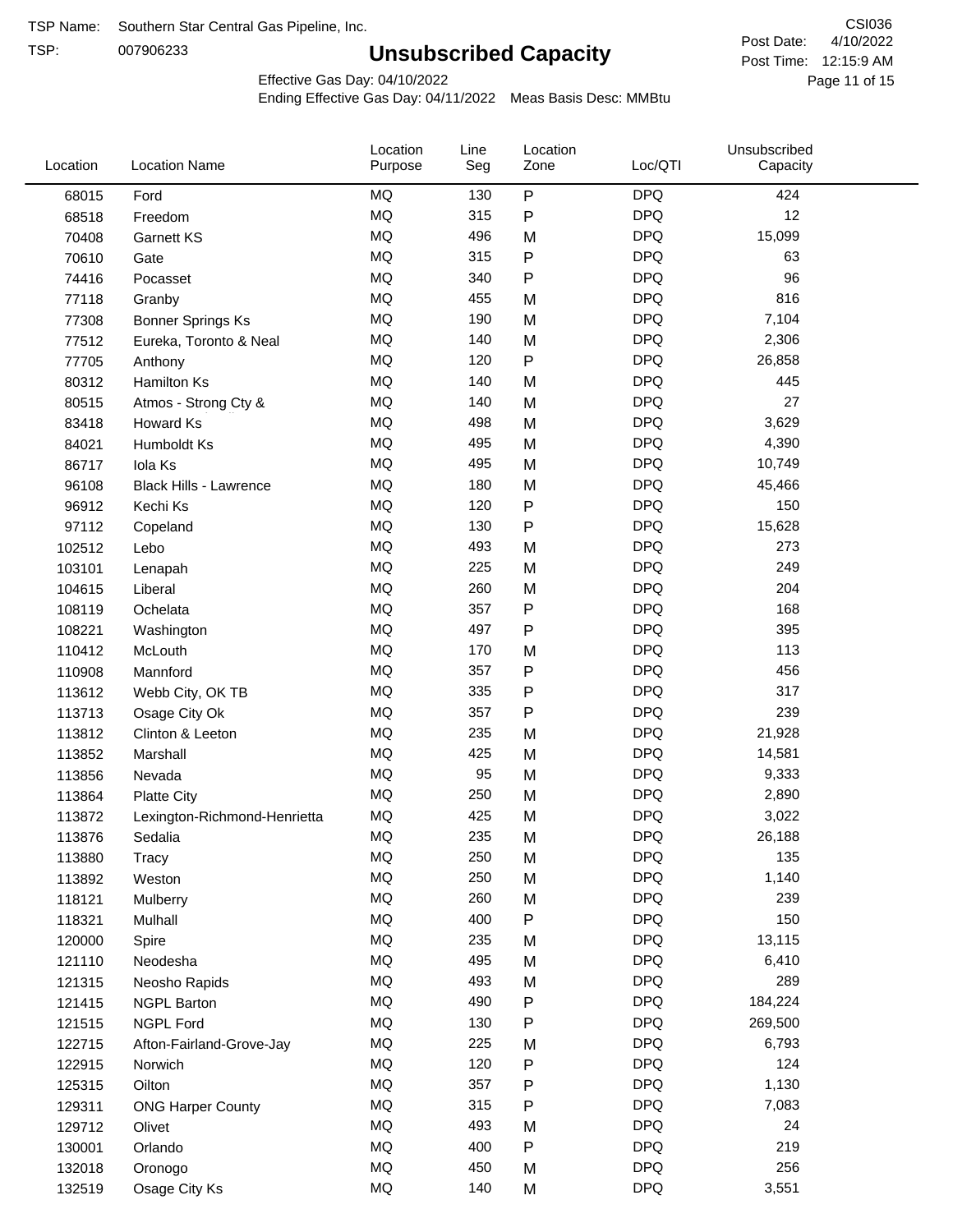TSP:

# **Unsubscribed Capacity**

4/10/2022 Page 12 of 15 Post Time: 12:15:9 AM CSI036 Post Date:

Unsubscribed

Effective Gas Day: 04/10/2022

Location

Ending Effective Gas Day: 04/11/2022 Meas Basis Desc: MMBtu

Line

Location

| Location | <b>Location Name</b>             | Purpose   | Seg | Zone         | Loc/QTI    | Capacity |  |
|----------|----------------------------------|-----------|-----|--------------|------------|----------|--|
| 135533   | PEPL Princeton                   | <b>MQ</b> | 496 | M            | <b>DPQ</b> | 106,178  |  |
| 135808   | Partridge                        | MQ        | 130 | P            | <b>DPQ</b> | 134      |  |
| 136701   | <b>Black Hills Reno</b>          | MQ        | 130 | P            | <b>DPQ</b> | 12,912   |  |
| 137550   | <b>Black Hills South Wichita</b> | MQ        | 120 | P            | <b>DPQ</b> | 18,975   |  |
| 139712   | Plattsburg                       | <b>MQ</b> | 250 | M            | <b>DPQ</b> | 1,764    |  |
| 145950   | Merino                           | <b>MQ</b> | 490 | P            | <b>DPQ</b> | 156      |  |
| 150418   | Ramona                           | <b>MQ</b> | 357 | P            | <b>DPQ</b> | 396      |  |
| 151525   | Reading                          | MQ        | 140 | M            | <b>DPQ</b> | 20       |  |
| 154501   | Nelagoney                        | MQ        | 334 | P            | <b>DPQ</b> | 179      |  |
| 157025   | Severy                           | <b>MQ</b> | 498 | M            | <b>DPQ</b> | 142      |  |
| 163100   | Superior                         | <b>MQ</b> | 265 | M            | <b>DPQ</b> | 336      |  |
| 164725   | Sylvia                           | MQ        | 130 | P            | <b>DPQ</b> | 141      |  |
| 168112   | Transwestern Canadian - Del.     | MQ        | 458 | $\mathsf{P}$ | <b>DPQ</b> | 230,000  |  |
| 168612   | Chetopa & Rural                  | <b>MQ</b> | 260 | M            | <b>DPQ</b> | 678      |  |
| 168620   | Edna & Bartlett                  | MQ        | 260 | M            | <b>DPQ</b> | 248      |  |
| 172812   | Conner Area                      | MQ        | 195 | M            | <b>DPQ</b> | 139      |  |
| 172820   | Easton & Lowemont                | MQ        | 195 | M            | <b>DPQ</b> | 223      |  |
| 172822   | Savonburg & Elsmore              | MQ        | 95  | M            | <b>DPQ</b> | 600      |  |
| 172828   | <b>Fall River</b>                | <b>MQ</b> | 498 | M            | <b>DPQ</b> | 378      |  |
| 172832   | Galesburg                        | <b>MQ</b> | 495 | M            | <b>DPQ</b> | 191      |  |
| 172834   | Atmos Energy - Olathe            | MQ        | 190 | M            | <b>DPQ</b> | 23,240   |  |
| 172836   | Havana                           | <b>MQ</b> | 117 | M            | <b>DPQ</b> | 54       |  |
| 172838   | Hillsdale                        | MQ        | 235 | M            | <b>DPQ</b> | 202      |  |
| 172844   | Jarbalo                          | <b>MQ</b> | 170 | M            | <b>DPQ</b> | 146      |  |
| 172848   | Kickapoo                         | <b>MQ</b> | 250 | M            | <b>DPQ</b> | 241      |  |
| 172855   | Liberty                          | MQ        | 260 | M            | <b>DPQ</b> | 2,880    |  |
| 172857   | Linwood                          | MQ        | 195 | M            | <b>DPQ</b> | 330      |  |
| 172860   | Mc Cune                          | <b>MQ</b> | 260 | M            | <b>DPQ</b> | 242      |  |
| 172862   | Moorehead                        | <b>MQ</b> | 495 | M            | <b>DPQ</b> | 32       |  |
| 172864   | Moorehead Rural                  | MQ        | 495 | M            | <b>DPQ</b> | 1,014    |  |
| 172866   | Mound Valley                     | MQ        | 260 | M            | <b>DPQ</b> | 101      |  |
| 172870   | Niotaze                          | MQ        | 117 | M            | <b>DPQ</b> | 351      |  |
| 172880   | Pleasant Valley                  | MQ        | 180 | M            | <b>DPQ</b> | 24       |  |
| 172885   | Reno Area                        | MQ        | 195 | M            | <b>DPQ</b> | 36       |  |
| 172892   | Wyandotte                        | $\sf{MQ}$ | 190 | M            | <b>DPQ</b> | 10,018   |  |
| 172944   | Coffeyville Area                 | MQ        | 260 | M            | <b>DPQ</b> | 138,016  |  |
| 173214   | Uniontown                        | MQ        | 95  | M            | <b>DPQ</b> | 276      |  |
| 176819   | Viola                            | MQ        | 120 | ${\sf P}$    | <b>DPQ</b> | 120      |  |
| 180311   | Wakita                           | MQ        | 315 | P            | <b>DPQ</b> | 74       |  |
| 181013   | Walton                           | $\sf{MQ}$ | 140 | M            | <b>DPQ</b> | 138      |  |
| 181715   | Wann                             | MQ        | 225 | M            | <b>DPQ</b> | 65       |  |
| 223001   | Atchison Eng Defense Ind Plt     | MQ        | 90  | M            | <b>DPQ</b> | 137      |  |
| 224501   | <b>ICI Chemical Plant</b>        | MQ        | 450 | M            | <b>DPQ</b> | 1,880    |  |
| 225001   | Augusta Sewage Plant             | MQ        | 295 | P            | <b>DPQ</b> | 63       |  |
| 243501   | <b>Beech Aircraft Plant</b>      | MQ        | 120 | P            | <b>DPQ</b> | 5,725    |  |
| 253001   | Roenbaugh Lease Irrigation       | MQ        | 130 | P            | <b>DPQ</b> | 107      |  |
| 266001   | Boeing No 2 Plant                | MQ        | 120 | P            | <b>DPQ</b> | 16,419   |  |
| 274001   | Pleasant Valley Irr.             | MQ        | 130 | P            | <b>DPQ</b> | 233      |  |
| 285501   | <b>Buildex Haydite Plant</b>     | $\sf{MQ}$ | 250 | M            | <b>DPQ</b> | 8,075    |  |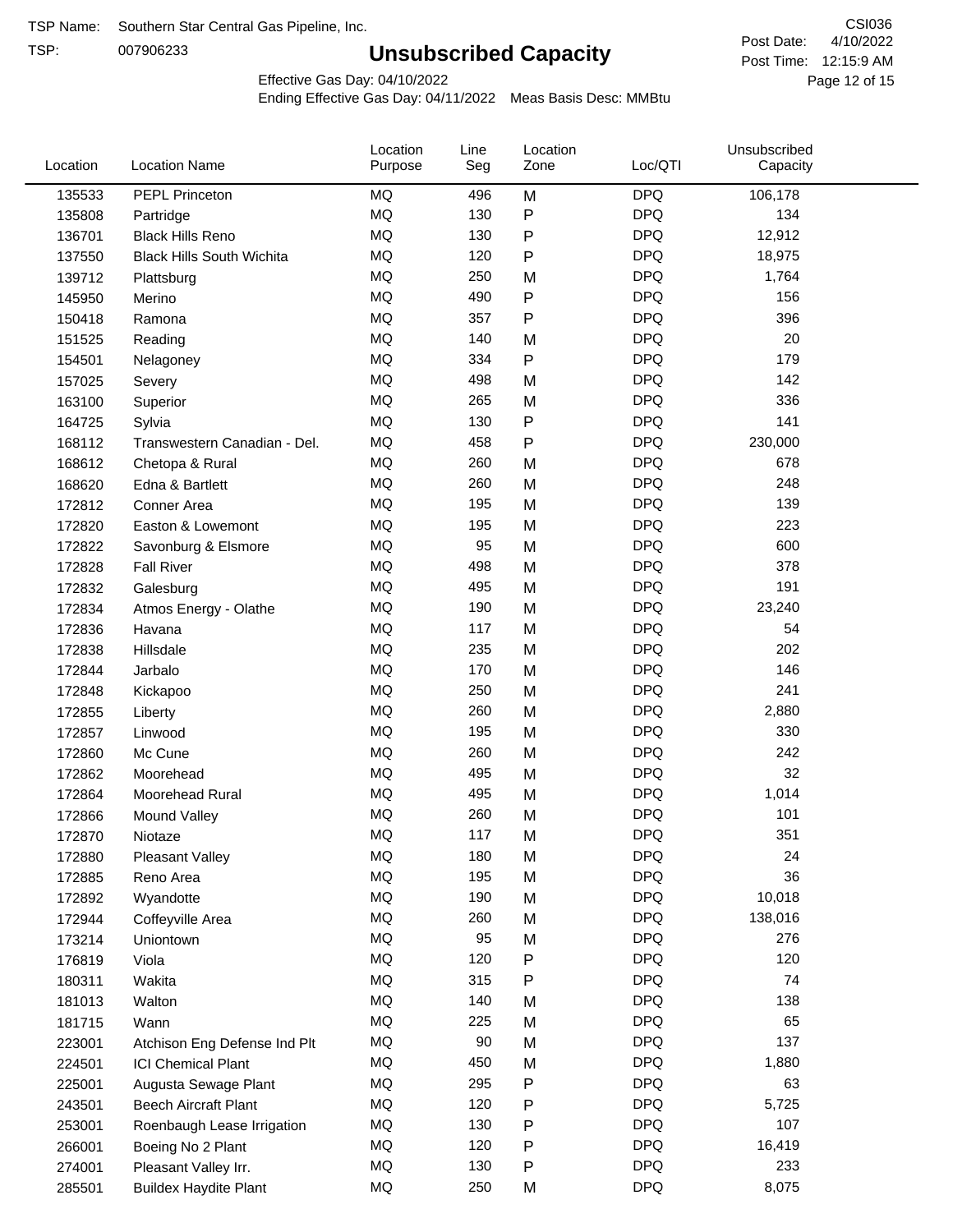TSP:

# **Unsubscribed Capacity**

4/10/2022 Page 13 of 15 Post Time: 12:15:9 AM CSI036 Post Date:

Effective Gas Day: 04/10/2022

| Location | <b>Location Name</b>            | Location<br>Purpose | Line<br>Seg | Location<br>Zone | Loc/QTI    | Unsubscribed<br>Capacity |  |
|----------|---------------------------------|---------------------|-------------|------------------|------------|--------------------------|--|
| 290301   | So Ks & Ok Rr Depot Store &     | MQ                  | 177         | M                | <b>DPQ</b> | $\overline{c}$           |  |
| 297501   | Cargill Salt                    | MQ                  | 315         | P                | <b>DPQ</b> | 639                      |  |
| 298001   | Carlson Prodts Mfg Plant        | MQ                  | 120         | Ρ                | <b>DPQ</b> | 185                      |  |
| 303701   | Central Plain Feedyard          | <b>MQ</b>           | 315         | Ρ                | <b>DPQ</b> | 151                      |  |
| 310001   | Church SW Irrigation            | <b>MQ</b>           | 130         | P                | <b>DPQ</b> | 60                       |  |
| 329401   | Phillips 66 Ponca City Refinery | MQ                  | 335         | Ρ                | <b>DPQ</b> | 10,000                   |  |
| 332501   | Lawrence Plt Atmos              | MQ                  | 195         | M                | <b>DPQ</b> | 64,427                   |  |
| 334101   | Copeland RE Irrigation          | MQ                  | 130         | P                | <b>DPQ</b> | 60                       |  |
| 354001   | Derstein Irrigation             | MQ                  | 130         | P                | <b>DPQ</b> | 60                       |  |
| 355001   | Detrixhe S Irrigation           | MQ                  | 458         | P                | <b>DPQ</b> | 66                       |  |
| 363001   | Wilroads Irrigation             | MQ                  | 130         | P                | <b>DPQ</b> | 534                      |  |
| 378501   | <b>Empire Riverton</b>          | MQ                  | 260         | M                | <b>DPQ</b> | 32,727                   |  |
| 378502   | <b>Empire Energy Center</b>     | MQ                  | 455         | M                | <b>DPQ</b> | 99,068                   |  |
| 378503   | <b>Empire Stateline South</b>   | MQ                  | 260         | M                | <b>DPQ</b> | 35,000                   |  |
| 378504   | <b>Empire Stateline North</b>   | MQ                  | 260         | M                | <b>DPQ</b> | 61,589                   |  |
| 383501   | <b>FMC Chemical Plant</b>       | MQ                  | 195         | M                | <b>DPQ</b> | 4,709                    |  |
| 385001   | Farley Machine Shop             | MQ                  | 45          | P                | <b>DPQ</b> | 61                       |  |
| 387001   | PCS Phosphate                   | <b>MQ</b>           | 260         | M                | <b>DPQ</b> | 1,255                    |  |
| 388001   | Dodge City Plt Koch Nitrogen    | MQ                  | 130         | P                | <b>DPQ</b> | 53,235                   |  |
| 411501   | <b>Gaines FD Burkett Lease</b>  | MQ                  | 140         | M                | <b>DPQ</b> | 262                      |  |
| 428601   | Glacier Mckee-Miller-Thrall-Ma  | MQ                  | 140         | M                | <b>DPQ</b> | 126                      |  |
| 433001   | Goodyear Topeka Tire Plant      | MQ                  | 180         | M                | <b>DPQ</b> | 5,724                    |  |
| 435501   | <b>Gospel Church Building</b>   | MQ                  | 195         | M                | <b>DPQ</b> | $\overline{c}$           |  |
| 441300   | Kansas Hugoton                  | 7S                  | 130         | Ρ                | SGQ        | 54,555                   |  |
| 442350   | Sedalia @ Ottawa                | 7S                  | 235         | M                | SGQ        | 904                      |  |
| 442351   | Little Mo                       | 7S                  | 235         | M                | SGQ        | 0                        |  |
| 443150   | <b>Straight Blackwell</b>       | 7S                  | 315         | Ρ                | SGQ        | 0                        |  |
| 443151   | Waynoka Lateral                 | 7S                  | 315         | Ρ                | SGQ        | 102,337                  |  |
| 443152   | Straight Blackwell @ Beaver     | 7S                  | 315         | P                | SGQ        | 47,725                   |  |
| 443800   | <b>Edmond Blackwell</b>         | 7S                  | 380         | Ρ                | SGQ        | 839                      |  |
| 443851   | LS385 Delivery Constraint       | 7S                  | 385         | Ρ                | SGQ        | 134,541                  |  |
| 444001   | West Edmond                     | 7S                  | 400         | Ρ                | SGQ        | 2,440                    |  |
| 444003   | South Maysville Delivery        | 7S                  | 400         | Ρ                | SGQ        | 105,412                  |  |
| 444550   | Saginaw CS Area Deliveries      | 7S                  | 455         | M                | SGQ        | 71,239                   |  |
| 444580   | Canadian Blackwell              | 7S                  | 458         | Ρ                | SGQ        | 0                        |  |
| 444581   | Canadian Blackwell @            | 7S                  | 458         | Ρ                | SGQ        | 118,611                  |  |
| 444582   | Canadian Blackwell @ Mutual     | 7S                  | 458         | Ρ                | SGQ        | 0                        |  |
| 444901   | Rawlins Hesston Delivery        | 7S                  | 490         | Ρ                | SGQ        | 121,424                  |  |
| 444902   | <b>Riner Delivery</b>           | 7S                  | 490         | Ρ                | SGQ        | 184,693                  |  |
| 445538   | Montezuma CS                    | MV                  | 130         | Ρ                | <b>MLQ</b> | 56,201                   |  |
| 445569   | <b>Riner CS</b>                 | MV                  | 490         | Ρ                | <b>MLQ</b> | 1,000                    |  |
| 445577   | Levant CS                       | MV                  | 490         | Ρ                | <b>MLQ</b> | 1,384                    |  |
| 449003   | Edmond CS w/o OK                | MV                  | 400         | P                | <b>MLQ</b> | 1,763                    |  |
| 462001   | <b>Heartland Cement Plant</b>   | MQ                  | 495         | M                | <b>DPQ</b> | 1,046                    |  |
| 465001   | Herzog Cont                     | MQ                  | 250         | M                | <b>DPQ</b> | 3,000                    |  |
| 495501   | Kanopolis Salt Plt Independent  | MQ                  | 265         | M                | <b>DPQ</b> | 61                       |  |
| 519501   | Richie/Ripley                   | MQ                  | 120         | Ρ                | <b>DPQ</b> | 448                      |  |
| 522502   | Lawrence Power Plt              | MQ                  | 180         | M                | <b>DPQ</b> | 138,069                  |  |
| 526001   | Ks Pen Boiler                   | MQ                  | 195         | M                | <b>DPQ</b> | 805                      |  |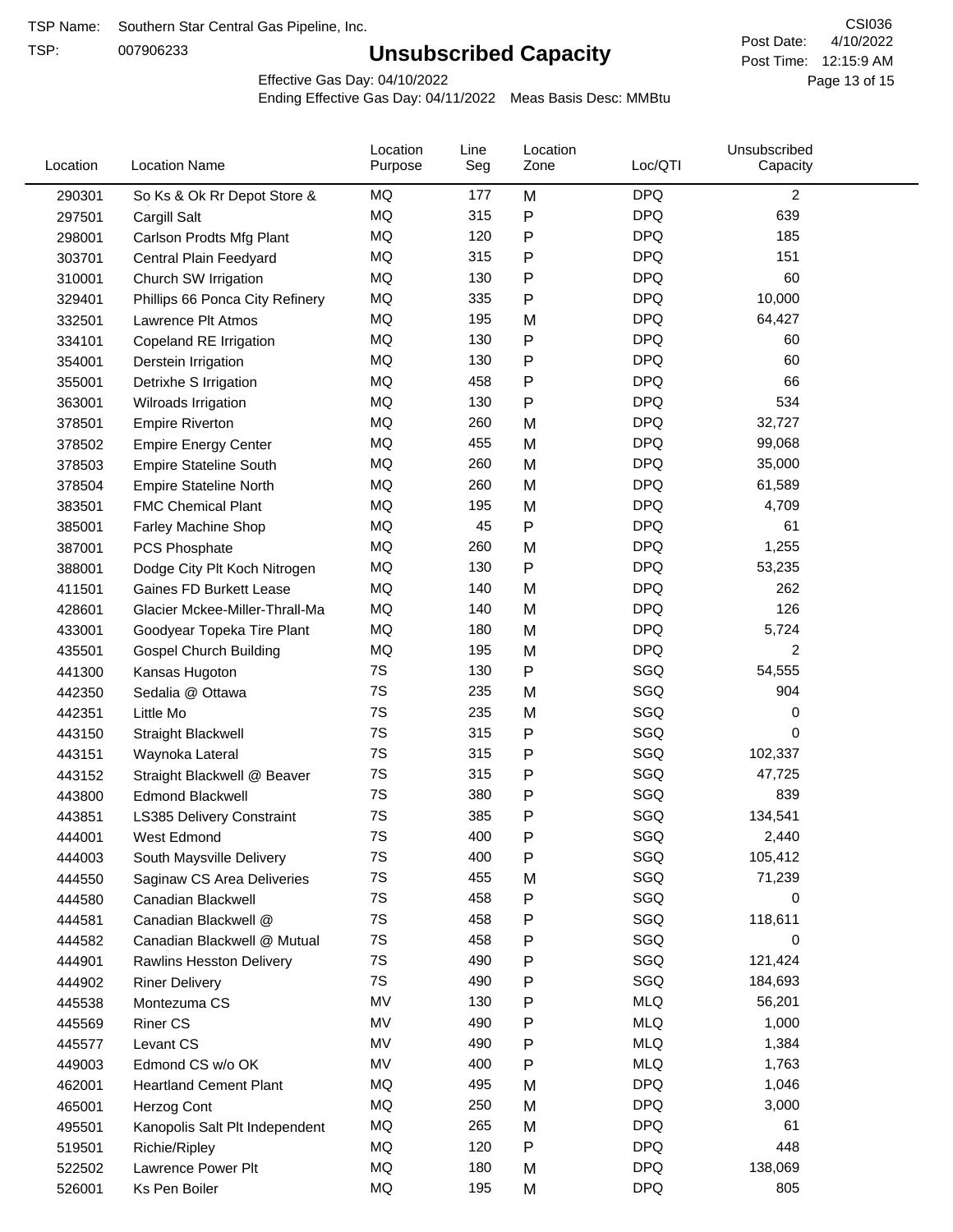TSP:

# **Unsubscribed Capacity**

4/10/2022 Page 14 of 15 Post Time: 12:15:9 AM CSI036 Post Date:

Effective Gas Day: 04/10/2022

| Location | <b>Location Name</b>                     | Location<br>Purpose | Line<br>Seg | Location<br>Zone | Loc/QTI    | Unsubscribed<br>Capacity |  |
|----------|------------------------------------------|---------------------|-------------|------------------|------------|--------------------------|--|
| 526201   | Ks Pen Kitchen                           | MQ                  | 195         | M                | <b>DPQ</b> | 626                      |  |
| 527502   | <b>Black Hills- Lawrence Service</b>     | MQ                  | 195         | M                | <b>DPQ</b> | 46                       |  |
| 527701   | <b>Black Hills- Matfield Green</b>       | <b>MQ</b>           | 140         | M                | <b>DPQ</b> | 61                       |  |
| 527702   | <b>Black Hills- Towanda Service</b>      | <b>MQ</b>           | 300         | M                | <b>DPQ</b> | 48                       |  |
| 527704   | <b>Black Hills-Wellington</b>            | <b>MQ</b>           | 333         | P                | <b>DPQ</b> | 48                       |  |
| 527705   | <b>Black Hills- Belle Plaine Service</b> | MQ                  | 333         | ${\sf P}$        | <b>DPQ</b> | 84                       |  |
| 527706   | <b>Black Hills- S Wichita</b>            | MQ                  | 120         | $\mathsf{P}$     | <b>DPQ</b> | 5                        |  |
| 541001   | Kimmi Lumber Sawmill                     | <b>MQ</b>           | 90          | M                | <b>DPQ</b> | 137                      |  |
| 544101   | Knight Feedlot                           | MQ                  | 265         | M                | <b>DPQ</b> | 138                      |  |
| 545801   | Jayhawk Chemical Plant                   | MQ                  | 260         | M                | <b>DPQ</b> | 2,313                    |  |
| 560001   | Leavenworth Co Shop Heating              | MQ                  | 195         | M                | <b>DPQ</b> | 10                       |  |
| 571001   | <b>Bunge Milling Grain Dryer</b>         | MQ                  | 90          | M                | <b>DPQ</b> | 2,354                    |  |
| 588701   | Lyons Wtr Pump Station                   | MQ                  | 45          | ${\sf P}$        | <b>DPQ</b> | 61                       |  |
| 592501   | <b>MEC Machine Shop</b>                  | MQ                  | 177         | M                | <b>DPQ</b> | 186                      |  |
| 620001   | Langdon Pump Station                     | MQ                  | 130         | $\mathsf{P}$     | <b>DPQ</b> | 1,000                    |  |
| 630204   | Ralph Green Powerplant                   | MQ                  | 235         | M                | <b>DPQ</b> | 19,500                   |  |
| 633001   | Mo State School Higginsville             | MQ                  | 425         | M                | <b>DPQ</b> | 164                      |  |
| 640001   | Monarch Humboldt Cem Plt                 | MQ                  | 495         | M                | <b>DPQ</b> | 8,127                    |  |
| 654101   | Mull Farms Irrigation                    | MQ                  | 130         | P                | <b>DPQ</b> | 186                      |  |
| 707001   | Oxford Alfala Dehy Plant                 | MQ                  | 333         | ${\sf P}$        | <b>DPQ</b> | 647                      |  |
| 709501   | <b>ONEOK Hutchinson Frac Plt</b>         | MQ                  | 130         | P                | <b>DPQ</b> | 11,186                   |  |
| 719001   | Petrolite Wax Refinery                   | <b>MQ</b>           | 357         | P                | <b>DPQ</b> | 4,930                    |  |
| 720001   | Woolaroc Lodge Phillips F                | MQ                  | 357         | $\mathsf{P}$     | <b>DPQ</b> | 168                      |  |
| 725001   | Harrisonville Prod Phillips Pp           | MQ                  | 235         | M                | <b>DPQ</b> | 1,414                    |  |
| 725602   | Wichita Pump Sta Phillips Ppl            | MQ                  | 120         | ${\sf P}$        | <b>DPQ</b> | 641                      |  |
| 731001   | Pines Int'l Dehy Plant                   | MQ                  | 195         | M                | <b>DPQ</b> | 273                      |  |
| 739001   | Danny D. & Susan J. Post                 | MQ                  | 130         | ${\sf P}$        | <b>DPQ</b> | 60                       |  |
| 753501   | Quivira Country Club House               | MQ                  | 190         | M                | <b>DPQ</b> | 121                      |  |
| 753701   | <b>ONEOK Medford</b>                     | MQ                  | 458         | ${\sf P}$        | <b>DPQ</b> | 44,700                   |  |
| 813001   | Wineteer School 260                      | MQ                  | 295         | $\mathsf{P}$     | <b>DPQ</b> | 203                      |  |
| 813401   | Grant School 497                         | MQ                  | 195         | M                | <b>DPQ</b> | 45                       |  |
| 815401   | Minneha Grade School 259                 | MQ                  | 120         | Ρ                | <b>DPQ</b> | 185                      |  |
| 846001   | Smith D Irrigation                       | MQ                  | 265         | M                | <b>DPQ</b> | 61                       |  |
| 850001   | Snook M Irrigation                       | MQ                  | 130         | ${\sf P}$        | <b>DPQ</b> | 44                       |  |
| 865001   | Southwest Elect Mfg Plant                | MQ                  | 400         | P                | <b>DPQ</b> | 394                      |  |
| 875001   | Stahl Spec Aluminum Alloy                | MQ                  | 235         | M                | <b>DPQ</b> | 4,936                    |  |
| 877001   | St Dept Boys Indust School               | MQ                  | 180         | M                | <b>DPQ</b> | 407                      |  |
| 910001   | <b>Total Ark City Oil Refinery</b>       | MQ                  | 333         | M                | <b>DPQ</b> | 203                      |  |
| 926501   | <b>Urschel DR Irrigation</b>             | MQ                  | 458         | P                | <b>DPQ</b> | 256                      |  |
| 928001   | Mcconnell Air Force Base                 | MQ                  | 295         | P                | <b>DPQ</b> | 7,803                    |  |
| 929201   | Ft. Leavenworth Army Base                | MQ                  | 250         | M                | <b>DPQ</b> | 18,888                   |  |
| 932001   | Leavenworth Penitentiary                 | MQ                  | 250         | M                | <b>DPQ</b> | 3,206                    |  |
| 934201   | Va Admin Center                          | MQ                  | 195         | M                | <b>DPQ</b> | 6,827                    |  |
| 962001   | Sunflower Electric - Judson              | MQ                  | 130         | P                | <b>DPQ</b> | 70,924                   |  |
| 990001   | Yost LM Irrigation                       | MQ                  | 265         | M                | <b>DPQ</b> | 61                       |  |
| 999000   | PMI - Prod to Mkt Interface              | MQ                  | 909         | ${\sf P}$        | <b>DPQ</b> | 0                        |  |
| 999000   | PMI - Prod to Mkt Interface              | M <sub>2</sub>      | 909         | M                | <b>RPQ</b> | 0                        |  |
| 999001   | Rawlins-Hesston P/M Interface            | MQ                  | 490         | P                | <b>DPQ</b> | 180,938                  |  |
| 999001   | Rawlins-Hesston P/M Interface            | M <sub>2</sub>      | 490         | M                | <b>RPQ</b> | 180,938                  |  |